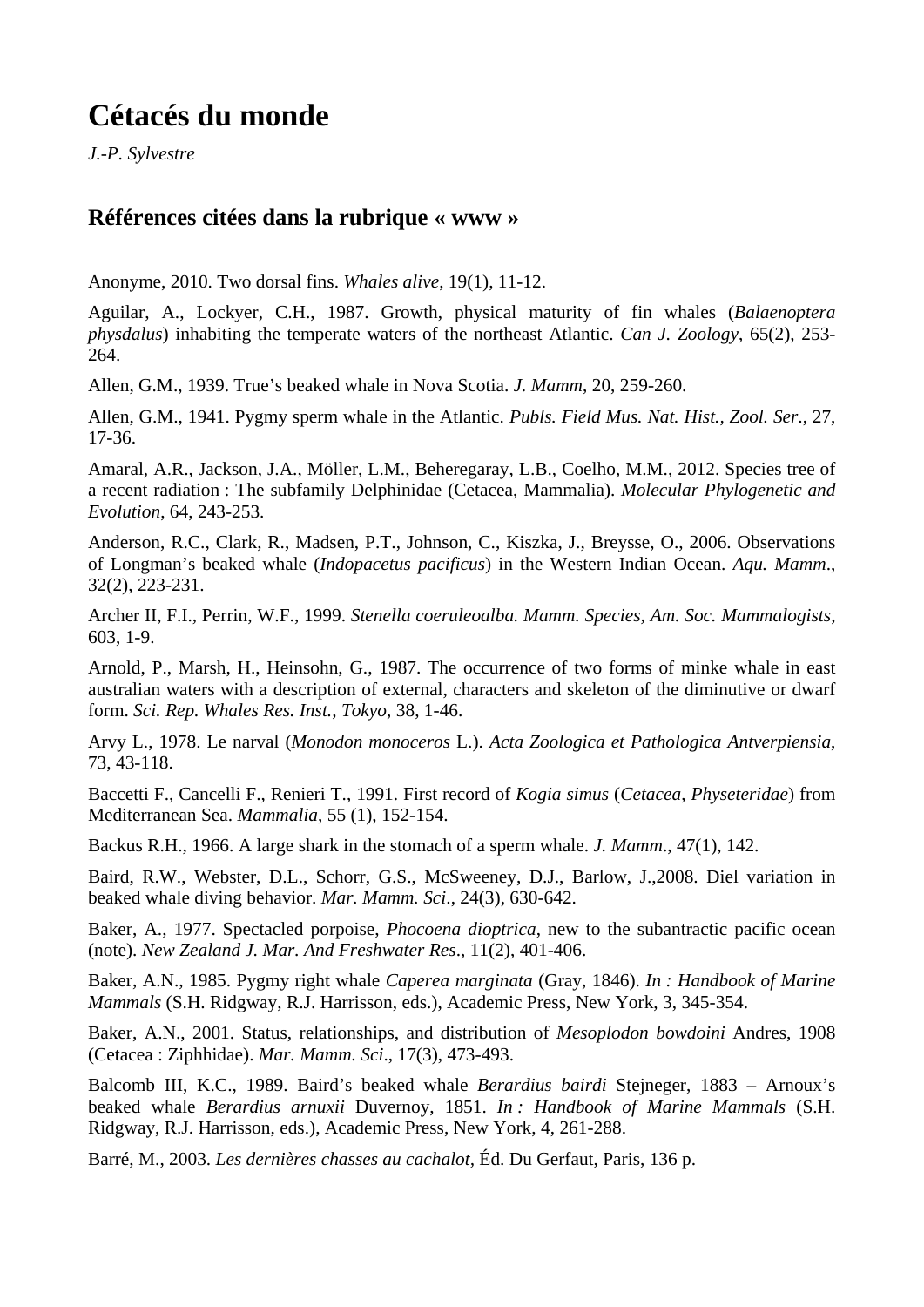Barreto, A.S., Rosas, F.C.W., 2006. Comparative growth analysis of two populations of *Pontoporia blainvillei* on the brazilian coast. *Mar. Mamm. Sci*., 22(3), 644-653.

Beasley, I., Robertson, K.M., Arnold, P., 2005. Description of a new dolphin, the australian snubfin dolphin *Orcaella heinsohni* sp. n. (Cetacea, Delphinidae). *Mar. Mamm. Sci*., 21(3), 365-400.

Béland, P., 1996. *Les bélugas ou l'adieu aux baleines*, Libre expression, Montréal, 266 p.

Benjaminsen, T., Christensen, I., 1979. The natural history of the bottlenose whale, *Hyperoodon ampullatus* Forster. *In : Behavior of Marine Mammals* (H.E. Winn, B.L. Olla, eds.), Plenum Press, New York, 143-164.

Bernard, H.J., Reilly, S.B., 1999. Pilot whales *Globicephala* Lesson, 1828. *In : Handbook of Marine Mammals*.(S.H. Ridgway, R.J. Harrisson, eds.), Academic Press, New York, 6, 245-279.

Berta, A., Sumich, J.L., Kovacs, K.M., 2006. *Marine mammals : Evolutionary Biology,* Academic Press, Burlington, Massachussetts, 547 p.

Berzin, A.A., 1972. *The Sperm Whale,* Israel Program for Scientific Translation, Kinter Press, Jerusalem, 394 p.

Best, P.B., 1970. Records of the pygmy killer whale, *Feresa attenuata*, from southern Africa, with notes on behaviour in captivity. *Ann. South African Mus*., *Cape Town*, 57(1), 1-14.

Best, P.B., 1979. Social organization in sperm whales *Physeter macrocephalus*. *In : Behavior of Marine Animals*, (H.E. Winn, B.L. Olla, eds.), Plenum Publ., 3, 227-289.

Best, R.B., 1981. The tusk of the narwhal (*Monodon monoceros* L.) : Interpretation of its function (*Mammalia : Cetacea*). *Can. J. Zool*., 59, 2386-2303.

Best, P.B., 1985. External characteres of southern minke whales and the existence of a diminutive form. *Sci. Rep. Whales Res. Inst., Tokyo*, 36, 1-33.

Best, R.C., Da Silva, M.F., 1989. Amazon river dolphin, Boto, *Inia geoffrensis* (de Blainville, 1817). *In : Handbook of Marine Mammals*.(S.H. Ridgway, R.J. Harrisson, eds.), Academic Press, New York, 4, 1-23.

Best, P.B., Abernethy, R.B., 1994. Heaviside's dolphin *Cephalorhynchus heavisidii* (Gray, 1828). *In : Handbook of Marine Mammals*. (S.H. Ridgway, R.J. Harrisson, eds.), Academic Press, New York, 5, 289-310.

Best, R.C., Da Silva, M.F., 1993. *Inia geoffrensis*. *Mammalian Species, The Am. Soc. Mammalogists*, 426, 1-8.

Bjørge, A., Donovan, G.P., eds, 1995. Biology of the Phocoenids. *Int. Whal. Commn, Special Issue 16*, 552 p.

Bortolotti, D., 2009. *Wild Blue : A Natural History of the World's Largest Animal*, Thomas Allen Publishers, Toronto, 315 p.

Branch, T.A., Matsuoka, K., Miyashita, T., 2004. Evidence for increases in Antarctic blue whales based on bayesian modelling. *Mar. Mamm. Sci*., 20(4), 726-754.

Brodie, P.F., 1989. The white whale, Delphinapterus leucas (Pallas 1776).). *In : Handbook of Marine Mammals*.(H. Ridgway, R.J. Harrisson, eds.), Academic Press, New York, 4, 119-144.

Brownell, Jr., R.L., 1975. *Phocoena dioptrica*. *Mammalian Species*, 66, 1-3.

Brownell, Jr., R.L., 1983. *Phocoena sinus*. *Mammalian Species*, 198, 1-3.

Brownell, Jr, R.L., 1989. Franciscana *Pontoporia blainvillei* (Gervais and d'Orbigny, 1844) (S.H. Ridgway, R.J. Harrisson, eds.), Academic Press, New York, 4, 45-67.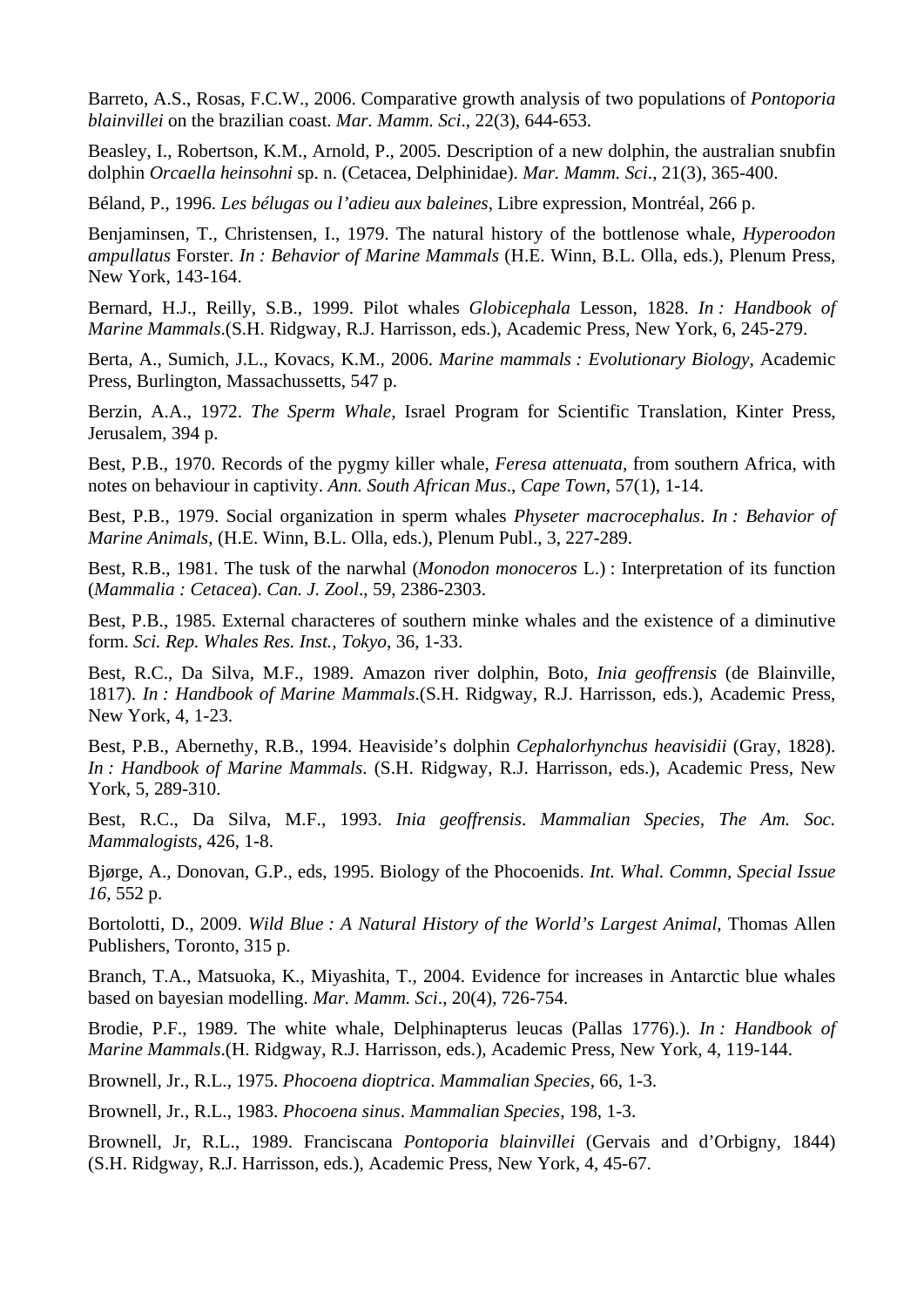Brownell, Jr. R.L., Best, P.B., Prescott, J.H., (eds.), 1986. *Right whales : Past and present status,* Proceedings of the workshop on the status of right whales, Rep. Int. Whaling Commn, Special Issue 10, 289 p.

Brownell, Jr, R.L., Cipriano, F., 1999. Dusky dolphin *Lagenorhynchus obscurus* (Gray, 1928). *In : Handbook of Marine Mammals*. (S.H. Ridgway, R.J. Harrisson, eds.), Academic Press, New York, 6, 85-104.

Brownell Jr., R.L., Clapham, P.J., 1999. Burmeister's porpoise *Phocoena spinipinnis* Burmeister, 1865. *In : Handbook of Marine Mammals* (S.H. Ridgway, R.J. Harrisson, eds.), Academic Press, New York, 6, 393-410.

Brownell Jr., R.L., Crespo, E.A., Donahue, M.A., 1999. Peale's dolphin *Lagenorhynchus australis* (Peale, 1848). *In : Handbook of Marine Mammals* (S.H. Ridgway, R.J. Harrisson, eds.), Academic Press, New York, 6, 105-120.

Brownell, Jr., R.L., Donahue, M.A., 1999. Hourglass dolphin *Lagenorhynchus cruciger* (Quoy and Gaimard, 1824). *In : Handbook of Marine Mammals* (S.H. Ridgway, R.J. Harrisson, eds.), Academic Press, New York, 6, 121-135.

Brownell, Jr., R.L., Donovan, G.P., eds., 1988. *Biology of the genus* Cephalorhynchus*.* Int. Whal. Commn (Spec. Iss. 9), Cambridge, 344 p.

Brownell, Jr., R.L., Parderi, R., 1984. *Phocoena spinipinnis*. *Mammalian Species*, 217, 1-4.

Brownell, Jr., R.L., Ralls, K., Baumann-Pickering, S., Poole, M.M., 2009. Behavior of melonheaded whale, *Peponocephala electra*, near oceanic islands. *Mar. Mamm. Sci.*, 25(3), 639-658.

Brownell, Jr., R.L., Walker, W.A., Forney, K.A., 1999. Pacific white-sided dolphin *Lagenorhynchus obliquidens* Gill, 1865. *In : Handbook of Marine Mammals* (S.H. Ridgway, R.J. Harrisson, eds.), Academic Press, New York, 6, 57-84.

Bubas, R., 2009. *Orcas del Chut/Orcas of Chubut*. Ed. Patagonikas.130 p.

Buchholtz, E.A., 2011. Vertebral and rib anatomy in *Caperea marginata*: Implications for evolutionary patterning of the mammalian vertebral column. *Mar. Mamm. Sci*., 27(2), 382-397.

Bruemmer, F., 1993. *The Narwhal: Unicorn of the Sea*, Canadian, Geographic, Key Porter Books, Toronto, 143 p.

Bryant, P.J., 1995. Dating remains of gray whales from the Eastern North Atlantic*. J. Mamm*., 76(3), 857-861.

Caballero, S., Trujillo, F., Vianna, J.A., Barrios-Garrido, H., Montiel, M.G., Beltràn-Pedreros, S., 2007. Taxonomic status of the genus *Sotalia* : Species level ranking for «tucuxi» (*Sotalia fluviatilis*) and «costero» (*Sotalia guianensis*) dolphins. *Mar. Mamm. Sci.*, 23(2), 358-386.

Cabard, P., Chauvet, B., 1998. *L'étymologie des noms des Mammifères*, Éveil Nature, Label d'édition naturaliste, Saint-Yreix sur Charente, 240 p.

Caldwell, D.K., Caldwell, M.C., 1966. Observations on the distribution, coloration, behavior and audible sound production of the spotted dolphin, *Stenella plagiodon* (Cope). *Contributions in Science, Los Angeles County Mus*., 104, 1-28.

Caldwell, D.K., Caldwell, M.C., 1972. *The World of the Bottlenose Dolphin*. J.B. Lippincott, Philadelphy, 157 p.

Caldwell, D.K., Caldwell, M.C., 1989. Pygmy sperm whale *Kogia breviceps* (de Blainville, 1838) dwarf sperm whale *Kogia simus* (Owen, 1866). *In : Handbook of Marine Mammals*.(S.H. Ridgway, R.J. Harrisson, eds.), Academic Press, New York, 4, 235-259.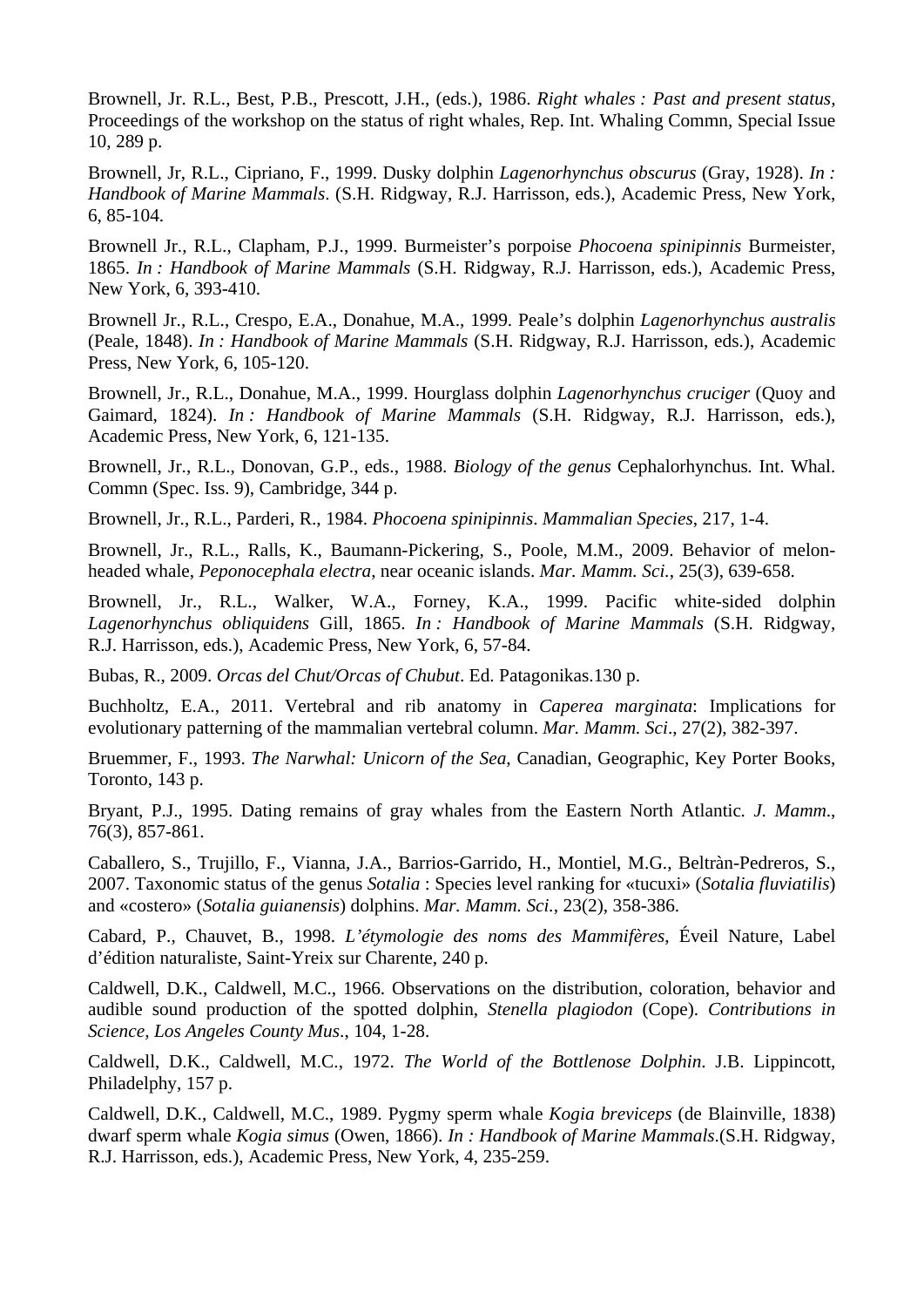Casinos, A., Filella, S., 1981. A specimen of *Mesoplodon densirostris* (Cetacea : Hyperoodontidae) stranded on the spanish mediterranean littoral. *Saugetierk Mttlg*., 29(4), 61-67.

Chen, P., Liu, R., Kasuya, T., 1992. *Baiji. A rare treasure*. Enoshima Aquarium, Japon, 92 p.

Childerhouse, S., Jackson, J., Baker, C.S., Gales, N., Clapham, P., Brownell Jr., R.L., 2008. *Megaptera novaeangliae (Oceania subpopulation). In : IUCN 2011. IUCN Red List of Threatened Species*. Version 2011.2 <www.iucnredlist.org> (consulté le 24 avril 2012).

Chivers, S.J., Leduc, R.G., Robertson, K.M., Barros, N.B., Dizon, A.E., 2005. Genetic variation of *Kogia* spp. With preliminary evidence for two species of *Kogia sima*. *Mar. Mamm. Sci*., 21(4), 619- 634.

Clapham, P.J., Mead, J.G., 1999. *Megaptera novaeangliae*. *Mammalian Species*. *Am. Soc. Mammalogists*, 604, 1-9.

Clarke, M., 1979. La tête du cachalot. *Pour la Science*, 7, 67-83.

Clarke, R., 2004. Pygmy fin whales. *Mar. Mamm. Sci*., 20(2), 329-334.

COSEPAC, 2002a. *Évaluation et rapport de situation du COSEPAC sur le rorqual bleu (*Balaenoptera musculus*) au Canada – Mise à jour*. Comité sur la situation des espèces en péril au Canada, Ottawa, 38 p.

COSEPAC, 2002b. *Évaluation et rapport de situation du COSEPAC sur la baleine à bec commune (*Hyperoodon ampullatus*)(population du Goulet de l'île de Sable) au Canada – Mise à jour*. Comité sur la situation des espèces en péril au Canada, Ottawa, 25 p.

COSEPAC, 2003a. *Évaluation et rapport de situation du COSEPAC sur la baleine noire de l'Atlantique Nord (*Eubalaena glacialis*) au Canada* – *Mise à jour*, Comité sur la situation des espèces en péril au Canada, Ottawa, 30 p.

COSEPAC, 2003b. *Évaluation et rapport de situation du COSEPAC sur le rorqual à bosse (*Megaptera novaeangliae*) au Canada – Mise à jour*. Comité sur la situation des espèces en péril au Canada.Ottawa, 29 p.

COSEPAC, 2003c. *Évaluation et rapport de situation du COSEPAC sur le rorqual boréal (*Balaenoptera borealis*) au Canada-Mise à jour*. Comité sur la situation des espèces en péril au Canada. Ottawa, 30 p.

COSEPAC, 2004a. *Évaluation et Rapport de situation du COSEPAC sur le béluga (Delphinapterus leucas) au Canada – Mise à jour*. Comité sur la situation des espèces en péril au Canada. Ottawa, 77 p.

COSEPAC, 2004b. *Évaluation et Rapport de situation du COSEPAC sur le narval (Monodon monoceros) au Canada – Mise à jour*. Comité sur la situation des espèces en péril au Canada. Ottawa, 57p.

COSEPAC, 2004c. *Évaluation et rapport de situation du COSEPAC sur la baleine grise*  Eschrichtius robustus *au Canada – Mise à jour. Comité sur la situation des espèces en péril au Canada*, Ottawa, 35 p.

COSEPAC, 2004d. *Évaluation et rapport de situation du COSEPAC sur la baleine noire du Pacifique Nord (*Eubalaena japonica*) au Canada* – *Mise à jour*, Comité sur la situation des espèces en péril au Canada, Ottawa, 26 p.

COSEPAC, 2005. *Évaluation et rapport de situation du COSEPAC sur le rorqual commun*  Balaenoptera physalus *au Canada – Mise à jour*. Comité sur la situation des espèces en péril au Canada. Ottawa, 43 p.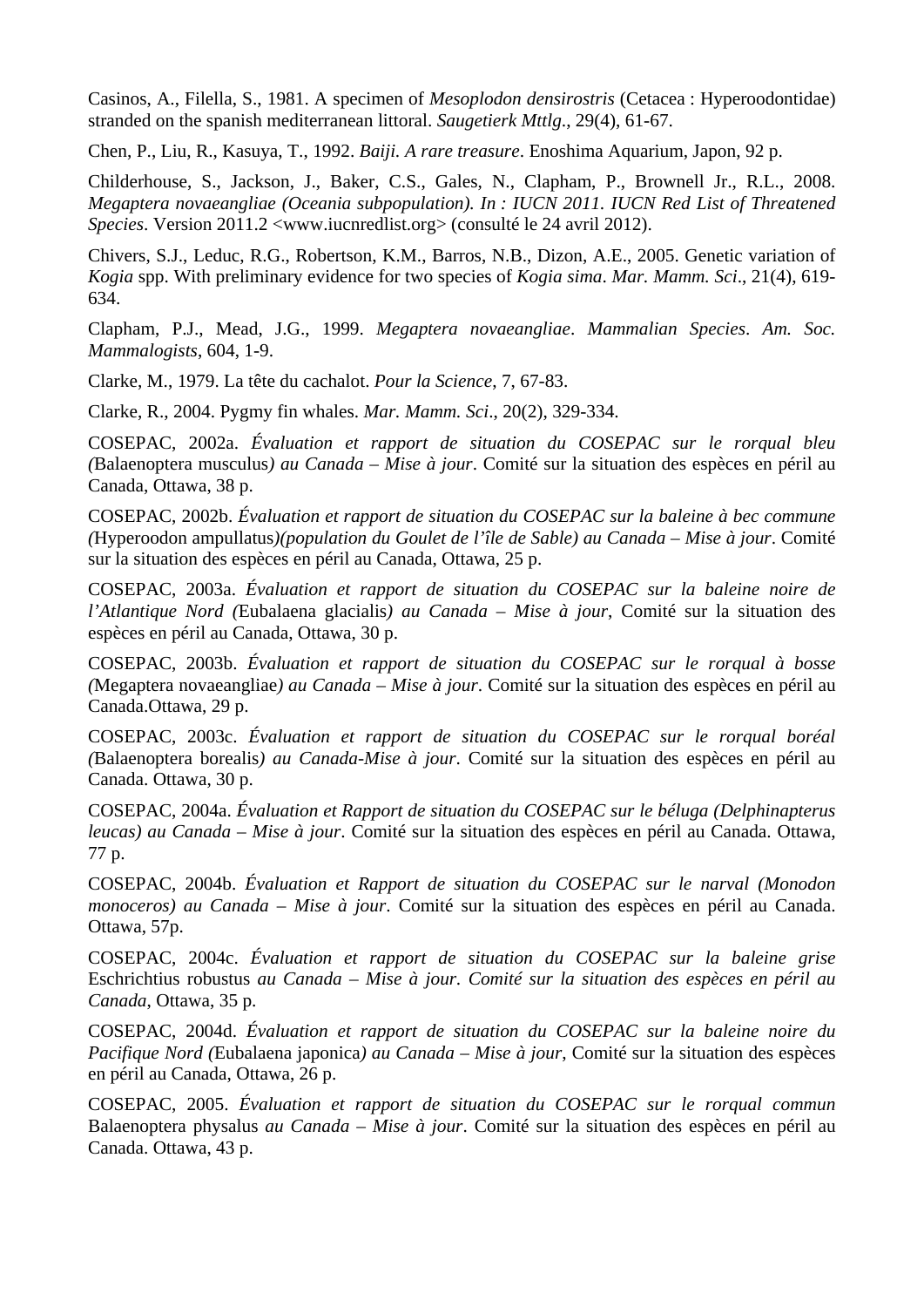COSEPAC, 2006. *Évaluation et rapport de situation du COSEPAC sur la baleine à bec de Sowerby (*Mesoplodon bidens*) au Canada – Mise à jour*. Comité sur la situation des espèces en péril au Canada. Ottawa, 20 p.

Cotter, M.P., Maldini, D., Jefferson, T.A., 2011. "Porpicide" in California : Killing of harbor porpoises (*Phocoena phocoena*) by coastal botthenose dolphins (*Tursiops truncatus*). *Mar. Mamm. Sci.*, 28(1), E1-E18.

Crovetto, A., Medina, G., 1991. Comportement du dauphin chilien (*Cephalorhynchus eutropia* Gray, 1846) dans les eaux du sud du Chili. *Mammalia*, 55(3), 330-338.

Cummings, W.C., 1985a. Right whales *Eubalaena glacialis* (Müller, 1776) and *Eubalaena australis* (Desmoulins, 1822*). In : Handbook of Marine Mammals*.(S.H. Ridgway, R.J. Harrisson., eds.), Academic Press, New York, 3, 275-304.

Cummings, W.C., 1985b. Bryde's whale *Balaenoptera edeni* Anderson, 1878. *In : Handbook of Marine Mammals* (S.H. Ridgway, R.J. Harrisson, eds.), Academic Press, New York, 3, 137-154.

Curry, B.E., Smith, J., 1997. Phylogeographic structure of the bottlenose dolphin (*Tursiops truncatus*): stock identification and implications for management. *In: Molecular Genetics of Marine Mammals* (A. E. Dizon, S. J. Chivers, W. F. Perrin, eds.), The Society of Marine Mammalogy, Allen Press, Lawrence, 227-247.

Dahlheim, M.E., Heyning, J.E., 1999. Killer whale *Orcinus orca* (Linnaeus, 1758). *In : Handbook of Marine Mammals* (S.H. Ridgway, R.J. Harrisson, eds.), Academic Press, New York, 6, 281-322.

Dalebout, M.L., Baker, C.S., Steel, D., Robertson, K.M., Chivers, S.J., Perrin, W.F., Mead, J.G., Grace, R.V., Schofield, Jr., T.D., 2007. A divergent mtDNA lineage among *Mesoplodon* beaked whales: Molecular evidence for a new species in the tropical Pacific ? *Mar. Mamm. Sci*., 23(4), 954- 966.

Dalebout, M.L.; Mead, J.G.; Baker, C.S.; Baker, A.N., Van Helden, A.L., 2002. A new species of beaked whale *Mesoplodon perrini* sp. n. (Cetacea : Ziphiidae) discovered through phylogenetic analyses of mitochondrial DNA sequences. *Mar. Mamm. Sci*., 18(3), 577-608.

Dalebout, M.L., Ross, G.J.B., Baker, C.S., Andferson, R.C., Best, P.B., Cockroft, V.G., Hinsz, H.J., Peddemors, V., Pitman, R.L., 2003. Appearance, distribution, and genetic distinctiveness of Longman's beaked whale, *Indopacetus pacificus*. *Mar. Mamma. Sci.,* 19(3), 421-461.

Dalebout, M.L., Russell, C.G., Little, M.J., Ensor, P., 2004. Observations of live Gray's beaked whales (*Mesoplodon grayi*) in Mahurangi Harbour, North Island, New Zealand, with a summary of at-sea sightings. *J. Royal Soc. New-Zealand*, 34, 347-356.

Da Silva, V.M.F., Best, R.C., 1994. Tucuxi *Sotalia fluviatilis* (Gervais, 1853).). *In : Handbook of Marine Mammals* (S.H. Ridgway, R.J. Harrisson, eds.), Academic Press, New York, 5, 43-69.

Da Silva, V.M.F., Best, R.C., 1996. *Sotalia fluviatils. Mammalian Species. Am. Soc. Mammalogists*, 527, 1-7.

Davies, J.L., Guiler, E.R., 1957. A note on the pygmy right whale, *Caperea marginata* Gray. *Proc. Zool. Soc. London*, 129(4), 579-589.

Dawbin, W.A., Noble, B.A., Fraser, F.C., 1970. Observations on the electra dolphin, *Peponocephala electra*. *Bull. Brit. Mus. (Nat. Hist.) Zool*., 20(6), 175-201.

Dawbin, W.H., Cato, D.H., 1992. Sounds of a pygmy right whale (*Caperea marginata*). *Mar. Mamm. Sci*., 8(3), 213-219.

Deakos, M.H., Branstetter, B.K., Mazzuca, L., Fertl, D., Mobley, Jr., J.R., 2010. Two unusual interactions between a botthenose dolphin (*Tursiops truncatus*) and a humpback whale (*Megaptera novaeangliae*) in Hawaiian waters. *Aqu. Mamm. Sci*., 36(2), 121-128.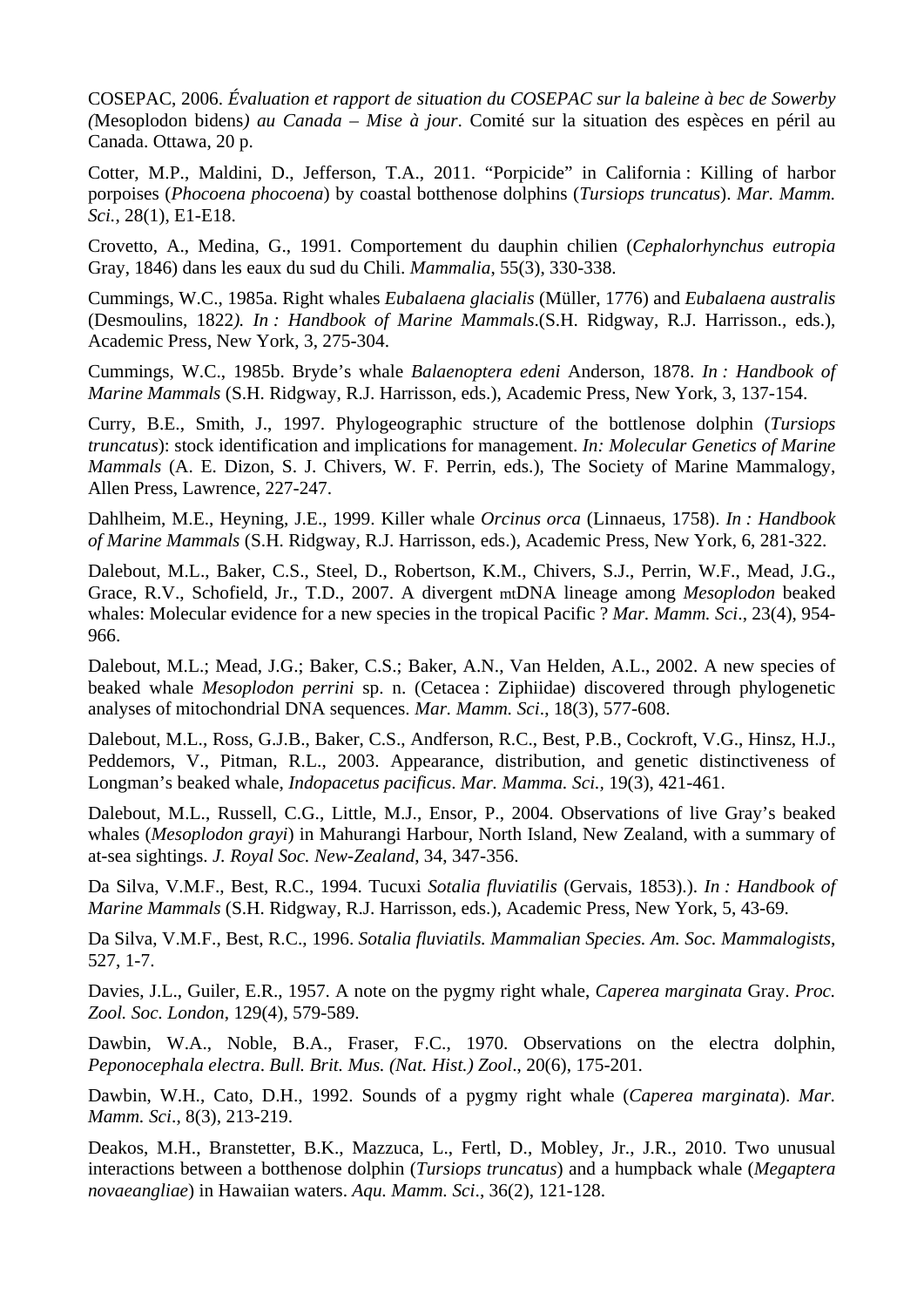Dellabianca, N., Scioscia, G., Schiavini, A., Rey, A.R., 2012. Occurrence of hourglass dolphin (*Lagenorhynchus cruciger*) and habitat characteristics along the patagonian shelf and the Atlantic ocean sector of the southern ocean. *Polar Biol*., 35, 1921-1927.

De Muizon, C., 1993. Walrus-like feeding adaptation in a new Cetacean from the Pliocene of Peru. *Nature*, 365, 745-748.

De Muizon, C., Domning, D.P., Ketten, D.R., 2002. *Odobenocetops peruvianus*, the walrusconvergent Delphinoid (*Mammalia* : *Cetacea*) from their early Pliocene of Peru. *Smith. Cntr. Paleobiol.*, 93, 223-262.

Dix, L., Lien, J., Sergeant, D.E., 1986. A north sea beaked whale, *Mesoplodon bidens*, in Conception Bay, Newfoundland. *Can. Field-Naturalist*, 100(3), 389-391.

Dixon, J.M., 1970. Two new whale records from Victoria *Mesoplodon bowdoini* Andrews (Ziphiidae) and *Balaenoptera edeni* Anderson (Balaenopteridae*). The Victorian Naturalist*, 87, 88- 93

Dixon, J.M., 1980. A recent stranding of the strap-toothed whale, *Mesoplodon layardii* (Gray) (*Ziphiidae*) from Victoria, and a review of Australian records of the species. *The Victorian Naturalist,* 97, 35-41.

Dixon, J.M., Frigo, L., Moyle, R.L.C., 1994. New information on the southerne bottlenose whale, *Hyperoodon planifrons* (Cetacea, Ziphiidae), from a recent stranding in Victoria, Australia. *Australian Mammalogy*, 17, 85-95.

Donovan, G.P., Lockyer, C.H., Martin, A.R., eds, 1993. Biology of North Hemisphere pilot whales. *Rep. Int. Whal, Commn, Special Issue*, 14, 480 p.

Edds, P.L., Odell, D.K., Tershy, B.R., 1993. Vocalization of a captive juvenile and free-ranging adulte-calf pairs of Bryde's whales, *Balaenoptera edeni*. *Mar. Mam. Sci*., 9(3), 269-284.

Ellis, R., 2011. *The Great Sperm Whale: A Natural History of the Ocean's Most Magnificent and Mysterious Creature,* University Press of Kansas, Lawrence, 368 p.

Evans, W.E., 1994. Common dolphin, white-bellied porpoise *Delphinus delphis* Linnaeus, 1758. *In : Handbook of Marine Mammals*. (S.H. Ridgway, R.J. Harrisson, eds.), Academic Press, New York, 5, 191-224.

Foote, A.D., Morin, P.A., Pitman, R.L., Àvila-Arcos, M.C., Durban, J.W., Van Helden, A., Sinding, M.H.S., Gilbert, T.P., 2013. Mitogenomic insights into a recently described and rarely observed killer whale morphotype. *Polar Biol*, DOI 10.1007/s00300-013-1354-0.

Fraser, F.C., 1950. Notes on a skull of a *Mesoplodon hectori* from Falkland islands. *Proc. Linnean Soc. London*, 162, 50-52.

Fraser, F.C., 1955. The southern right whale dolphin, *Lissodelphis peroni* (Lacépède). *Bull. Brit. Mus. (Nat. Hist.), Zoology, London*, 2(2), 341-346.

Fraser, F.C., 1966. Comments on the Delphinoidae. *In : Whales, Dolphins, and Porpoises* (K.S. Norris, ed.), University of California Press, Berkeley and Los Angeles, 7-31.

Fraser, F.C., 1970. An early 17th century record of the Californian grey whale in Icelandic waters. *Inv. Cetacea*, II, 13-20.

Friedlaender, A.S., Nowacek, D.P., Johnston, D.W., Read, A.J., Tyson, R.B., Peavey, L., Revelli, E.M.S., 2010. Multiple sightings of a large groups of Arnoux's beaked whales (*Berardius arnouxii*) in the Gerlache Strait, Antarctica. *Mar. Mamm. Sci*., 26(1), 246-250.

Gaines, C.A., Hare, M.P., Beck, S.E., Rosenbaum, H.C., 2005. Nuclear markers confirm taxonomic status and relationships among highly endangered and closely related right whale species. *Proc. R. Soc. B*., 272, 533-542.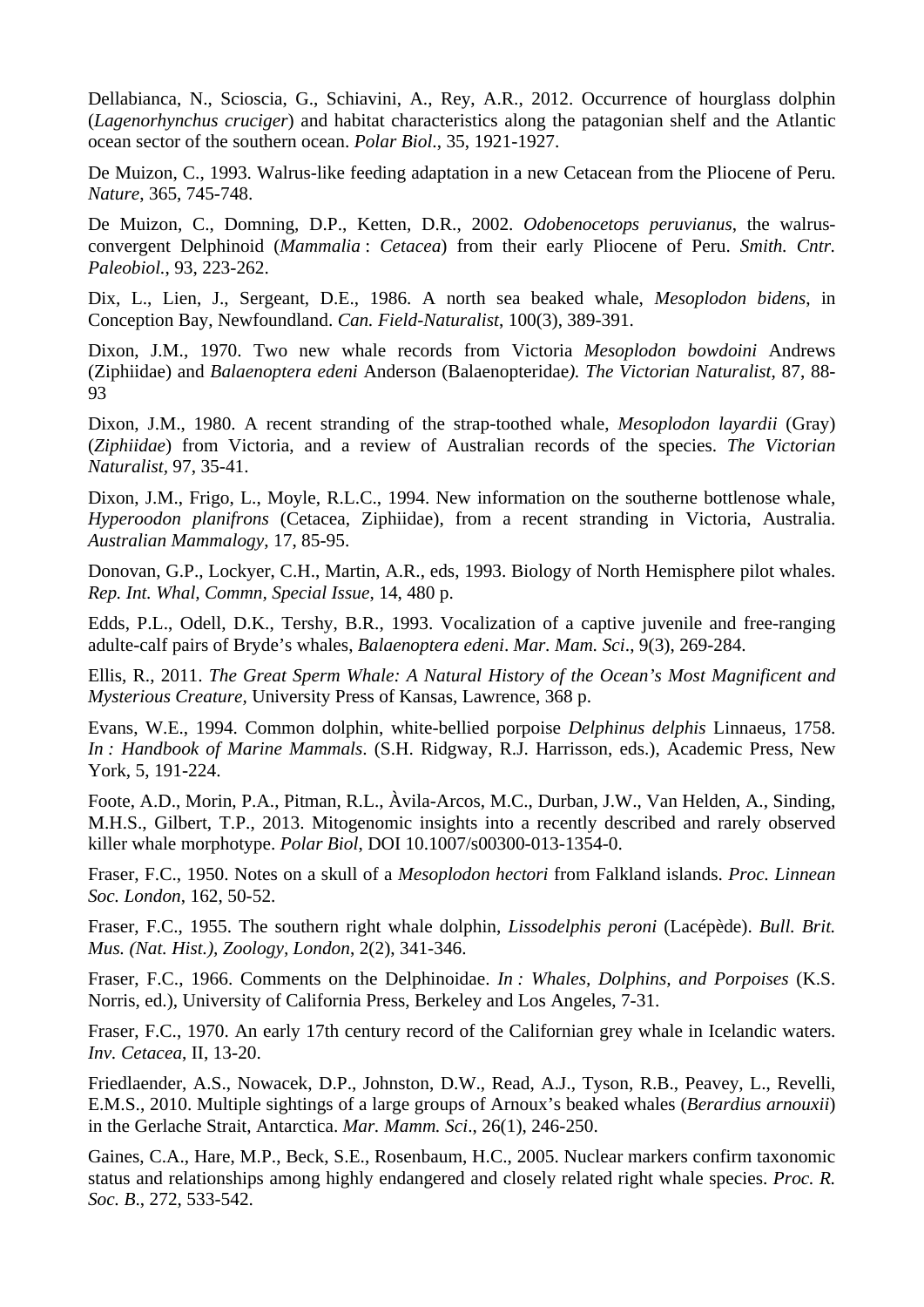Gales, N.J., Dalebout, M.L., Bannister, J.L., 2002. Genetic identification and biological observation of two free-swimming beaked whales: Hector's beaked whale (*Mesoplodon hectori*, Gray, 1871), and Gray's beaked whale (*Mesoplodon grayi*, von Haast, 1876). *Mar. Mamm. Sci*., 18(2), 544-551.

Gambell, R., 1985a. Fin whale *Balaenoptera physalus* (Linné, 1758). *In : Handbook of Marine Mammals* (S.H. Ridgway, R.J. Harrisson, eds.), Academic Press, New York, 3, 171-192.

Gambell, R., 1985b. Sei whale *Balaenoptera borealis. In : Handbook of Marine Mammals* (S.H. Ridgway, R.J. Harrisson, eds.), Academic Press, New York, 3, 155-170.

Gaskin, D.E., 1992a. Status of the harbour porpoise, *Phocoena phocoena*, in Canada. *Can. Field-Naturalist*, 106(1), 36-54.

Gaskin, D.E., 1992b. Status of the Atlantic white-sided dolphin, *Lagenorhynchus acutus*, in Canada. *Can. Field-Naturalist* 106(1), 64-72.

Gerrodette, T., Rojas-Bracho, L., 2011. Estimating the success of protected areas for the vaquita*, Phocoena sinus*. *Mar. Mamm. Sci*., 27(2), E101-E125.

Gerson, H.B., Hickie, J.P., 1985. Head scarring on male narwhals (*Monodon monoceros*): Evidence for aggressive tusk use. *Can. J. Zool*., 63, 2083-2087.

Gewalt, W., 1976. *Der Weißwal.* Die Neue Brehm-Bücherei, Lutherstadt, 232 p.

Gihr, M., Pilleri, G., 1969. On the anatomy and biometry of *Stenella styx* Gray and *Delphinus delphis* L. (*Cetacea Delphinidae*) of the western Mediterranean. *Inv. Cetacea*,1, 15-65.

Gill, P.C., Kemper, C.M., Talbot, M., Lyons, S.A., 2008. Large group of pygmy right whales seen in a shelf upwelling region off Victoria, Australia. *Mar. Mamm. Sci*., 24(4), 962-968.

Goodall, R.N.P., 1994a. Commerson's dolphin *Cephalorhynchus commersonii* (Lacépède, 1804). *In : Handbook of Marine Mammals* (S.H. Ridgway, R.J. Harrisson, eds.), Academic Press, New York, 5, 241-267.

Goodall, R.N.P., 1994b. Chilean dolphin *Cephalorhynchus eutropia* (Gray 1846). *In : Handbook of Marine Mammals* (S.H. Ridgway, R.J. Harrisson, eds.), Academic Press, New York, 5, 269-287.

Goodall, R.N.P., 2002. Spectacled porpoise *Phocoena dioptrica*. *In : Encyclopedia of marine mammals* (W.F. Perrin, B. Würsig, J.G.M. Thewissen, eds.), Academic Press, San Diego, 1158- 1161.

Goodall, R.N.P, Baker, A.N., Best, P.B., Meyer, M., Miyazaki, N., 1997. On the biology of the hourglass dolphin, *Lagenorhynchus cruciger* (Quoy and Gaimard, 1824). *Rep. Int. Whal. Commn*, 47, 985-1000.

Goodall, R.N.P., Folger, C.L., Lichter, A.A., 1988. The presence of the Layard's beaked whale, *Mesoplodon layardii*, in the southwest South Atlantic, with a review of strandings worlwide. *IWC/SC/40/SM 20*.

Goodall, R.N.P., Schiavini, A.C.M., 1995. On the biology of the spectacled porpoise, *Australophocaena dioptrica*. *Rep. Int. Whal. Commn, Special Issue*, 16, 411-453.

Gordon D.G., Baldridge A., 1991. *Gray whales,* Monterey Bay Aquarium, Monterey Bay, 64 p.

Gowans, S., Rendell, L., 1999. Head-butting in northern bottlenose whales (*Hyperoodon ampullatus*): A possible function for big heads ? *Mar. Mamm. Sci*., 15(4), 1342-1350.

Groch, K.R., 2001. Cases of harassment by kelp gulls (*Larus dominicanus*) on right whales (*Eubalaena australis*) of Southern Brazil. *Biotemas,* 14(1), 147-156.

Guinet, C., 2004. *L'orque*. Coll. Éveil Nature, Belin, Paris, 95 p.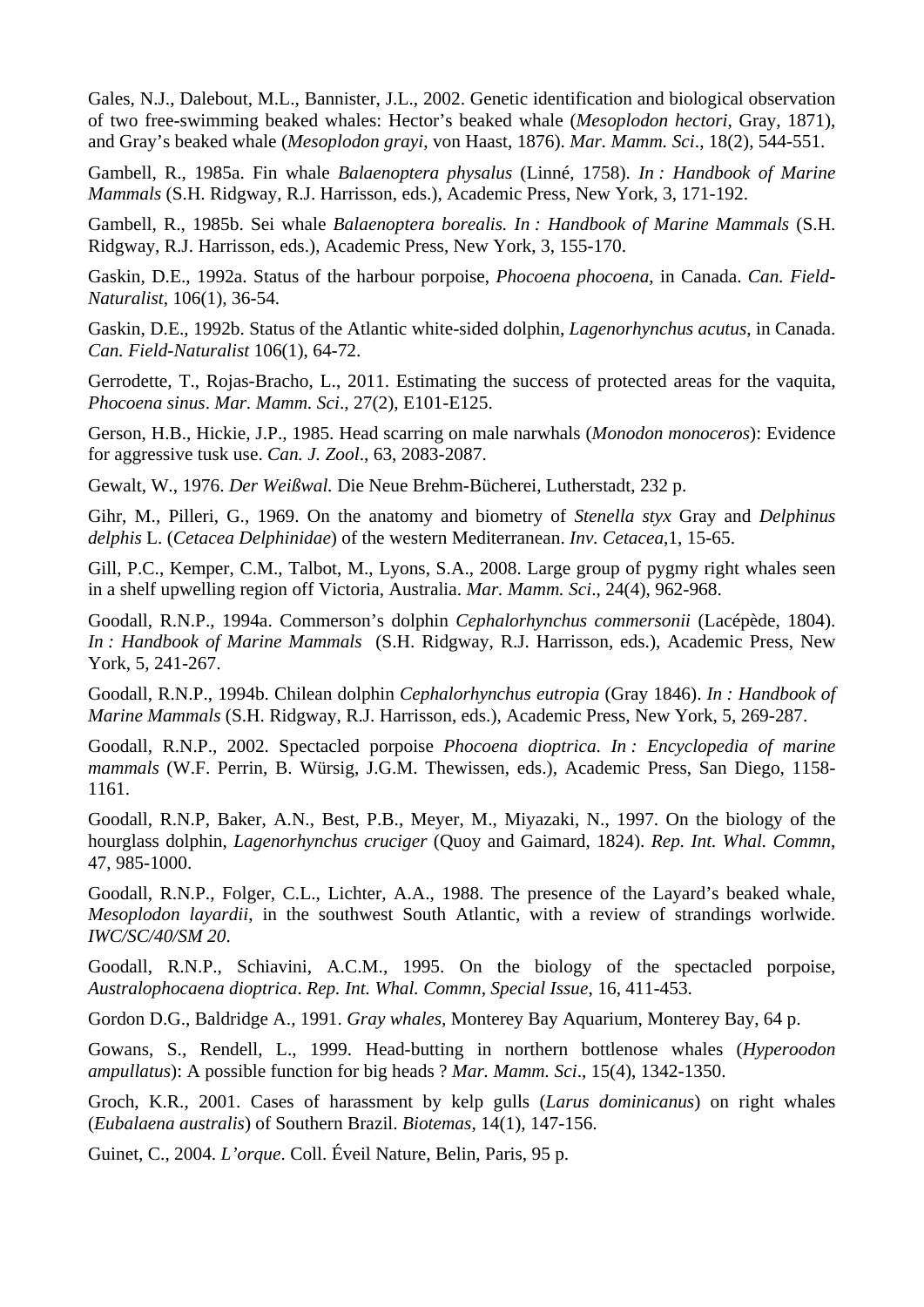Hale, P.T., Barreto, A.S., Ross, G.J.B., 2000. Comparative morphology and distribution of the *aduncus* and *truncatus* forms of bottlenose dolphin Tursiops in the Indian and Western Pacific Oceans. *Aqu. Mamm*., 26(2), 101-110.

Hammond, P.S., Bearzi, G., Bjørge, A., Forney, K., Karczmarski, L., Kasuya, T., Perrin, W.F., Scott, M.D., Wang, J.Y., Wells, R.S., Wilson, B., 2008a. *Phocoena phocoena*. *In : IUCN 2011. IUCN Red List of Threatened Species*. Version 2011.2 <www.iucnredlist.org> (consulté le 27 mai 2012).

Hammond, P.S., Bearzi, G., Bjørge, A., Forney, K., Karczmarski, L., Kasuya, T., Perrin, W.F., Scott, M.D., Wang, J.Y., Wells, R.S., Wilson, B., 2008b. *Phocoena phocoena* (Baltic Sea subpopulation). *In : IUCN 2011. IUCN Red List of Threatened Species*. Version 2011.2 <www.iucnredlist.org> (consulté le 27 mai 2012).

Handley, C.O., 1966. A synopsis of the genus *Kogia* (pygmy sperm whale*). In : Whales, Dolphins and Porpoises* (Norris K.S., ed.), University of California Press, Los Angeles, 62-69.

Hay, P., 1999. Uncertain future for great whales. *Endangered species*, 1(2), 24-25.

Hay, K.A., Mansfield, A.W., 1989. Narwhal – *Monodon monoceros* Linnaeus, 1758. *In : Handbook of Marine Mammals* (S.H. Ridgway, R.J. Harrisson, eds.), Academic Press, New York, 4, 145-176.

Heide-Jorgensen, M., Reeves, R.R., 1993. Description of an anomalous monodontid skull from West Greenland: A possible hybrid ? *Mar. Mamm. Sci*., 9(3), 258-268.

Herman, J.S., Kitchener, A.C., Baker, J.R., Lockyer, C., 1994. The most northerly record of Blainville's beaked whale, *Mesoplodon densirostris*, from the eastern Atlantic. *Mammalia*, 58(4), 657-661.

Hershkovitz, P., 1966. Catalog of living whales. *U.S. Nat. Mus. Bull*., 246, 259 p.

Heyning, J.E., 1984. Functional morphology involved in intraspecific fighting of the beaked whale, *Mesoplodon carlhubbsi*. *Can. J. Zool*., 62, 1645-1654.

Heyning, J.E., 1989. Cuvier's beaked whale *Ziphius cavirostris*. *In : Handbook of Marine Mammals*  (S.H. Ridgway, R.J. Harrisson, eds.), Academic Press, New York, 4, 289-308.

Heyning, J.E., Dahlheim, M.E., 1988. *Orcinus orca. Mammalian Species. Am. Soc. Mammalogists*, 304, 1-9.

Hiraguchi, T., 2003. Cetacean hunts and their utilization in Prehistoric Hokkaido and Tohoku regions. *In : The 2nd summit of japanses traditionnal whaling communities* (I. Nagasaki, ed.), The Institute of Cetacean Research, Tokyo, 121-136.

Hobson, R.P., Martin, A.R., 1996. Behaviour and dive times of Arnoux's beaked whales, *Berardius arnuxii*, at narrow leads in fast ice. *Can. J. Zool*., 74, 388-393.

Hooker, S.K., Baird, R.W., 1999. Observations of Sowerby's beaked whales, *Mesoplodon bidens*, in the Gully, Nova Scotia*. Can. Field-Naturalist*, 113, 273-277.

Horwood, J.W., 1987. *The sei whale: Population, biology, ecology and management*. Croom Helm, London, 375 p.

Houck, W.J., Jefferson, T.A., 1999. Dall's porpoise *Phocoenoides dalli* (True, 1885). *In : Handbook of Marine Mammals* (S.H. Ridgway, R.J. Harrisson, eds.), Academic Press, New York, 6, 443-472.

Houston, J., 1990a. Status of Blainville's beaked whale, *Mesoplodon densirostris*, in Canada. *Can. Field-Naturalist*, 104(1), 117-120.

Houston, J., 1990b. Status of True's beaked whale, *Mesoplodon mirus*, in Canada. *Can Field-Naturalist*, 104(1), 135-137.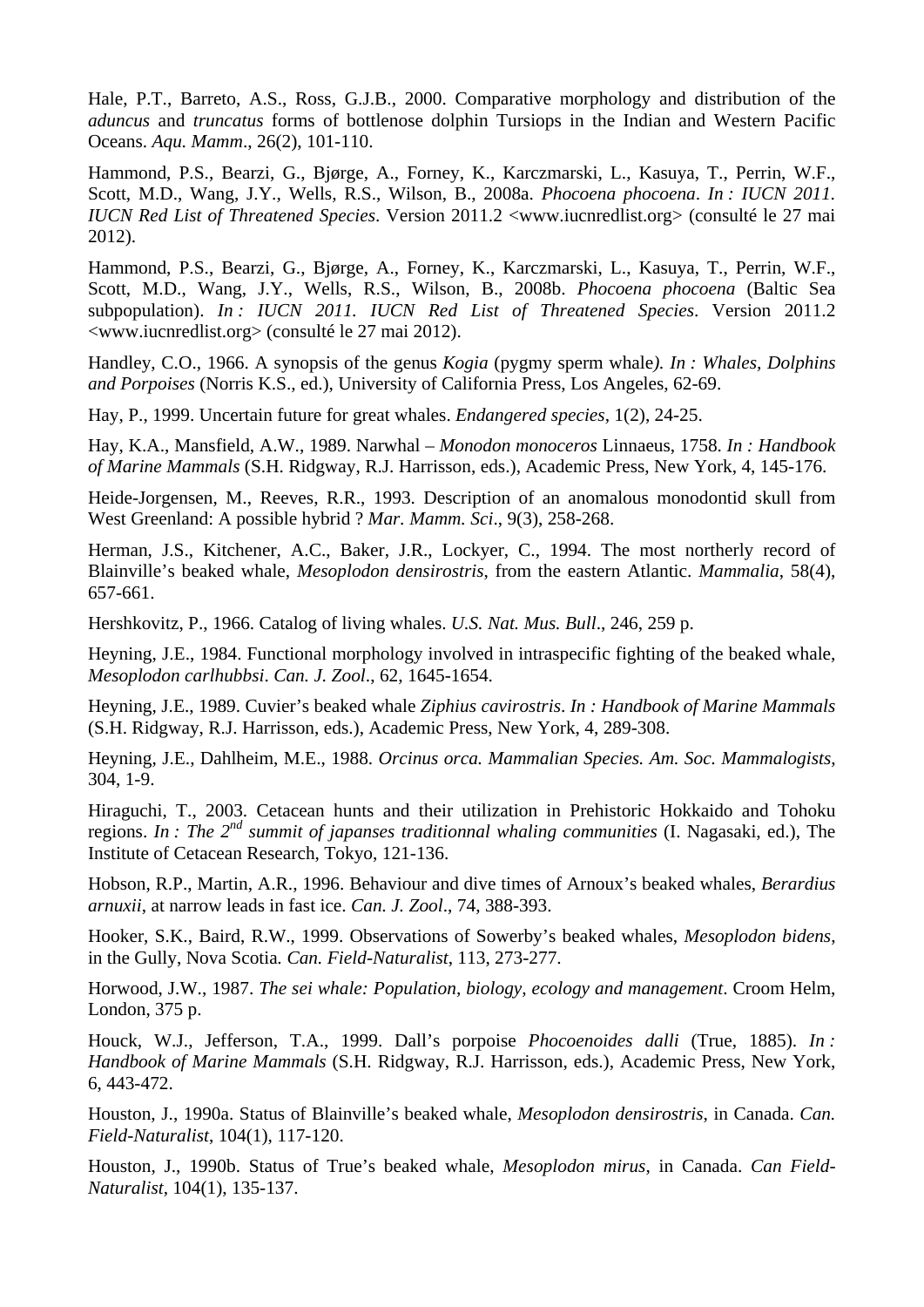Houston, J., 1990c. Status of Stejneger's beaked whale, *Mesoplodon stejnegeri*, in Canada. *Can. Field-Naturalist*, 104(1), 131-134.

Houston, J., 1990d. Status of Hubbs'beaked whale*, Mesoplodon carlhubbsi*, in Canada. *Can. Field-Naturalist*, 104(1), 121-124.

Hubbs, C.L., 1946. First records of two beaked whale, *Mesoplodon bowdoini* and *Ziphius cavirostris*, from the Pacific coast of the United States. *J. Mamm*., 27, 242-255.

Jacobsen, K.-O., Marx, M., Oien, N., 2004. Two-way trans-Atlantic migration of a North Atlantic right whale (*Eubalaena glacialis*). *Mar. Mamm. Sci*., 20(1), 161-166.

Janice, L.C.Y., 2003. *Chinese White Dolphin*. Agriculture, Fisheries and Conservation Department, Hong Kong, 30 p.

JARPA, 2006. *Japan's whale research program under spécial permit in the Antarctic (JARPA),* The Institute of Cetacean Research, Tokyo, 57 p.

Jefferson, T.A., 1988. *Phocoenoides dalli*. *Mammalian Species*, 319, 1-7.

Jefferson, T.A., 1990. Status of Dall's porpoise, *Phocoenoides dalli*, in Canada. *Can. Field-Naturalist*, 104(1), 112-116.

Jefferson, T.A., Curry, B.E., 2003. *Stenella clymene. Mammalian Species, Am. Soc. Mammalogists*, 726, 1-5.

Jefferson, T.A., Karczmarski, L., 2001. *Sousa chinensis. Mammalian Species, Am. Soc. Mammalogists*, 655, 1-9.

Jefferson, T.A., Karczmarski, L., Laidre, K., O'Corry-Crowe, G., Reeves, R.R., Rojas-Bracho, L., Secchi, E.R., Slooten, E., Smith, B.D., Wang, J.Y., Zhou, K., 2008a. *Delphinapterus leucas*. *In : IUCN 2011. IUCN Red List of Threatened Species*. Version 2011.2 <www.iucnredlist.org> (consulté le 20 janvier 2012).

Jefferson, T.A., Karczmarski, L., Laidre, K., O'Corry-Crowe, G., Reeves, R.R., Rojas-Bracho, L., Secchi, E.R., Slooten, E., Smith, B.D., Wang, J.Y., Zhou, K., 2008b. *Monodon monoceros*. . *In : IUCN 2011. IUCN Red List of Threatened Species*. Version 2011.2 <www.iucnredlist.org> (consulté le 20 janvier 2012).

Jefferson, T.A., Leatherwood, S., 1994. *Lagenodelphis hosei*. *Mammalian Species, Am. Soc. Mammalogists*, 470, 1-5.

Jefferson, T.A., Newcomer, M.W., 1993. *Lissodelphis borealis*. *Mar. Mamm. Spec., Am. Soc. Mammalogits*, 425, 1-6.

Jefferson, T.A., Newcomer, M.W., Leatherwood, S., Van Waerebeek, K., 1994. Right whale dolphins, *Lissodelphis borealis* (Peale, 1848) and *Lissodelphis peronii* (Lacépède, 1804). *In : Handbook of Marine Mammals* (S.H. Ridgway, R.J. Harrisson, eds.), Academic Press, New York, 5, 335-362.

Jefferson, T.A., Pitaman, R.L., Leatherwood, S., Dolar, M.L.L., 1997. Developmental and sexual variation in the external appearance of Fraser's dolphins (*Lagenodelphis hosei*). *Aqu. Mamm*., 23(3), 145-153.

Jefferson, T.A., Van Waerebeek, K., 2002. The taxonomic status of the nominal dolphin species *Delphinus tropicalis* van Bree, 1971. *Mar. Mamm. Sci*., 18(4), 787-818.

Jonhson, J.H., Wolman, A.A., 1984. The humpback whale, *Megaptera novaeangliae*. *Marine Fish. Rev.*, 46, 30-37.

Kastelein, R.A., Gerrits, N.M., 1991. Swimming, diving and respiration patterns of a northern bottlenose whale (*Hyperoodon ampullatus*, Forster, 1770). *Aqu. Mamm*., 17(1), 20-30.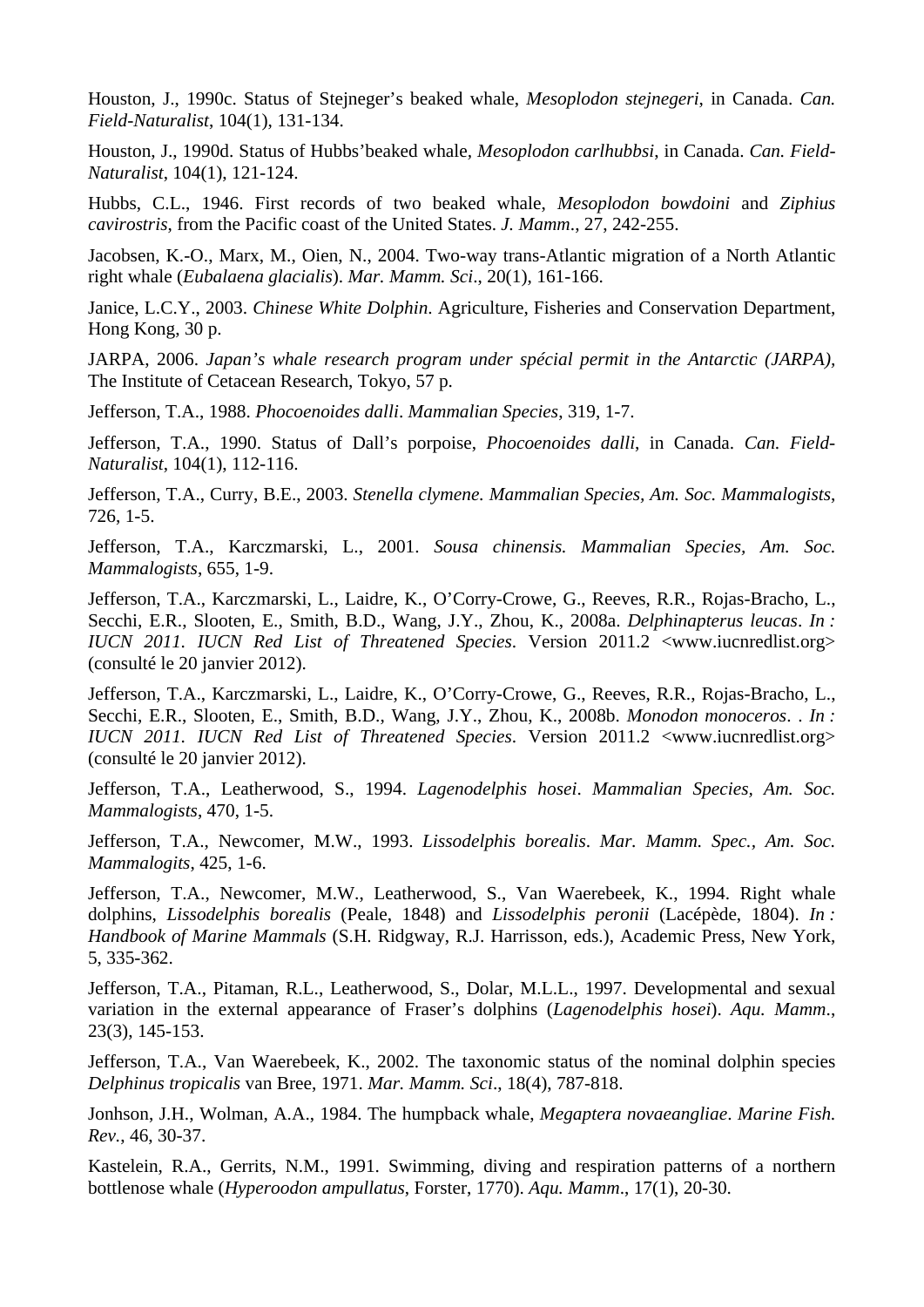Kato, H., 1984. Observation of tooth scars on the head of male sperm whales, as an indication of intra-sexual fightings. *Sci. Rep. Whales Res. Inst., Tokyo*, 35, 39-46.

Kato, H., 1995. *The Natural History of Sperm Whales*. Heibonsha, Tokyo (en japonais), 318 p.

Kato, H., 2002, Bryde's whale *Balaenoptera edeni* and *B. brydei*. *In : Encyclopedia of marine mammals* (W.F. Perrin, B. Würsig, J.G.M. Thewissen, eds.), Academic Press, San Diego, 171-176.

Kasuya, T., 1972. Some informations on the growth of the Ganges dolphin with a comment on the Indus dolphin. *Sci. Rep. Whales Res. Inst., Tokyo*, 24, 87-108.

Kasuya, T., 1977. Age determination and growth of the Baird's beaked whale with a comment on the fetal growth rate. *Sci. Rep. Whales Res. Inst., Tokyo*, 29, 1-20.

Kasuya, T., 1986. Distribution and behavior of Baird's beaked whales off the Pacific coast of Japan. *Sci. Rep. Whales Res. Inst., Tokyo*, 37, 61-83.

Kasuya, T., Aminul Haque, A.K.M., 1972. Some informations on distribution and seasonal movement of the Ganges dolphin. *Sci. Rep. Whales Res. Inst., Tokyo*, 24, 109-115.

Kasuya, T., Brownell, Jr, R.L., 1979. Age determination, reproduction, and growthy of franciscana dolphin *Pontoporia blainvillei*. *Sci. Rep. Whales Res. Inst*., 31, 45-67.

Kasuya, T., Ichihara, T., 1965. Some information on minke whale from the Antarctic. *Sci. Rep. Whales Res. Inst., Tokyo*, 19, 37-43.

Kasuya, T., Nishiwaki, M., 1971. First record of *Mesoplodon densirostris* from Taïwan. *Sci. Rep. Whales Res. Inst., Tokyo*, 24, 43-56.

Kasuya, T.; Miyashita, T., Kasamatsu, F., 1988. Segregation of two forms of short-finned pilot whales off the Pacific coast of Japan. *Sci. Rep. Whales Res. Inst*., *Tokyo*, 39, 77-90.

Kasuya, T., Ohsumi S., 1966. A secondary sexual character of the sperm whale. *Sci. Rep. Whales Res. Inst., Tokyo*, 20, 89-93.

Kemper, C.M., 1999. Estimating body length of pygmy right whale (*Caperea marginata*) from measurements of the skeleton and baleen. *Mar. Mamm. Sci*., 15(3), 683-700.

Kemper, C.M., 2002a. Pygmy right whale *Caperea marginata*. *In : Encyclopedia of marine mammals* (W.F. Perrin, B. Würsig, J.G.M. Thewissen, eds.), Academic Press, San Diego, 1010- 1012.

Kemper, C.M., 2002b. Distribution of the pygmy right whale, *Caperea marginata*, in the australasian region. *Mar. Mamm. Sci*., 18(1), 99-111.

Kimura, S., Akamatsu, T., Li, S., Dong, L., Wang, K., Wang, D., Arai, N., 2012. Seasonal changes in the local distribution of Yangtze finless porpoises related to fish présence*. Mar. Mamm. Sci.*, 28(2), 308-324.

Kinzelbach, R., 1985. Des Cuvier-schnabelwal (*Ziphius cavirostris*) in östlichen Mittelmeer*. Z. Säugetiekunde*, 50, 314-316.

Kraus, S.D., Rolland, R.M., (eds.), 2007. *The urban whale: North Atlantic right whales at the crossroad*s, Harvard Universitry Press, Cambridge, Mass., 543 p.

Kruse, S., Caldwell, D.K., Caldwell, M.C., 1999. Risso's dolphin *Grampus griseus* (G. Cuvier, 1812). *In : Handbook of Marine Mammals*.(S.H. Ridgway, R.J. Harrisson, eds.), Academic Press, New York, 6, 183-212.

Klumov, S.K., 1962. Gladkie (Yaponskie) kity tikhago okeana (La baleine franche de l'océan Pacifique). *Tr. Inst. Okeanol. Akad. Nauk. SSR* 58, 202-297.

Koopman, H.N., Gaskin, D.E., 1994. Individual and geographical variation in pigmentation patterns of the harbour porpoise, *Phocoena phocoena* (L.). *Can. J. Zool*., 72, 135-143.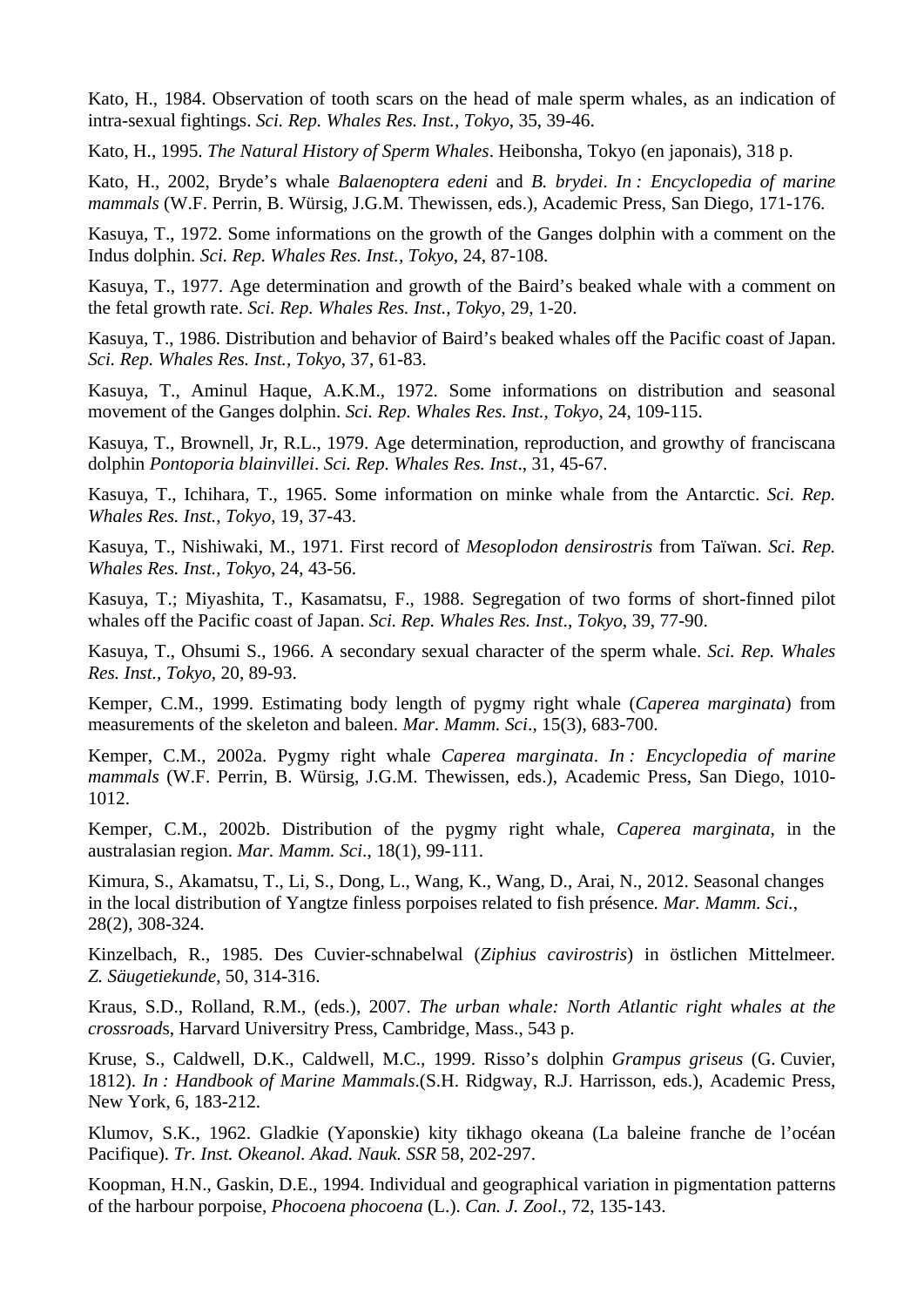Lambertsen, R.H., 1983. Internal mechanism of rorqual feeding. *J. Mamm.,* 64(1), 76-88.

Lambertsen, R., Ulrich, N., Straley, J., 1995. Frontomandibular stay of *Balaenopteridae* : A mechanism for momentum recapture during feeding. *J. Mamm*., 76(3), 877-899.

Làzaro, M., Lessa, E.P., Hamilton, H., 2004. Geographic genetic structure in the franciscana dolphin (*Pontoporia blainvillei*). *Mar. Mamm. Sci*., 20(2), 201-214.

Leatherwood, S., Walker, W.A., 1979. The northern right whale dolphin *Lissodelphis borealis* Peale in the eastern north Pacific. *In : Behavior of Marine Animals*. (H.E. Winn, B.L. Olla), Plenum Press, New York, 3, 85-141.

Leatherwood, S., Walker, W.A., 1982. Population biology and ecology of the Pacific white-sided dolphin *Lagenorhynchus obliquidens* in the northeastern Pacific. Part 1 – Distribution, seasonal movements and abundance with a bibliography and summary of specimen material. *Nat. Mar. Fish. Serv., Adm. Rep. LJ-82-18C*, 76 p.

Lien, J., Barry, F., 1990. Status of Sowerby's beaked whale, *Mesoplodon bidens*, in Canada. *Can. Field-Naturalist*, 104(1), 125-130.

Lien, J., Barry, F., Breeck, K., Zuschlag, U., 1990. Multiple strandings of Sowerby's beaked whales, *Mesoplodon bidens*, in Newfoundland. *Can. Field-Naturalist*, 104(3), 414-420.

Lien, J., Nelson, D., Hai, D.J., 2001. Status of the white-beaked dolphin, *Lagenorhynchus albirostris*, in Canada. *Can. Field-Naturalist*, 115(1), 118-126.

Lindquist, O., 2000. The North Atlantic gray whale (*Escherichtius robustus*) : An historical outline on Icelandic, Danish-Icelandic, English and Swedish sources dating from ca. 1000 AD to 1792. *Occasional papers of the Centre for Environmental History and Policy*, St Andrews (Scotland), University of St Andrews, Stirling, University of Stirling, 53 p.

Lloze, R., 1973. Contributions à l'étude anatomique, histologique et biologique de l'*Orcaella brevirostris* (Gray – 1866) (Cetacea-Delphinidae) du Mékong, thèse de doctorat, spécialité Sciences naturelles, université Paul Sabatier, Toulouse, 599 p.

Lodi, L., 1992. New information on the feeding habits and baleen morphology of the pygmy right whale *Caperea marginata*. *Mar. Mamm. Sci*., 8(3), 288-293.

Loughlin, T.R., Perez, M.A., 1985. *Mesoplodon stejnegeri*. *Mammalian Species*, 250, 1-6.

Loughlin, T.R., Fiscus, C.H., Johnson, A.M., Rugh, D.J., 1982. Observations of *Mesoplodon stejnegeri* (*Ziphiidae*) in the central Aleutian islands, Alaska. *J. Mamm*., 63(4), 697-700.

Lowry, L., O'Corry-Crowe, G., Goodman, D., 2006. *Delphinapterus leucas* (Cook Inlet subpopulation). *Delphinapterus leucas*. *In : IUCN 2011. IUCN Red List of Threatened Species*. Version 2011.2 <www.iucnredlist.org> (consulté le 20 janvier 2012).

Lynas, E.M., Sylvestre, J.-P., 1988. Feeding techniques and foraging strategies of minke whale (*Balaenoptera acutorostrata*) in the St Lawrence river estuary. *Aqu. Mamm*., 14(1), 21-32.

Mace, M., 2003. Did the gray whale, *Eschrichtius robustus*, calve in the Mediterranean ? *Lattara*, 16, 153-164.

MacLeod, C.D., Perrin, W.F., Pitman, R., Barlow, J., Ballance, L., D'Amico, A., Gerrodette, T., Joyce, G., Mullin, K.D., Palka, D.L., Warning, G.T., 2006. Known and inferred distributions of beaked whale species (Cetacea : Ziphiidae). *J. Cetacean Res. Manage*., 7(3), 271-286.

Martin, A.R., Da Silva, V.M.F., 2006. Sexual dimorphism and body scarring in the Boto (Amazon river dolphin*) Inia geoffrensis*. *Mar. Mamm. Sci*., 22(1), 25-33.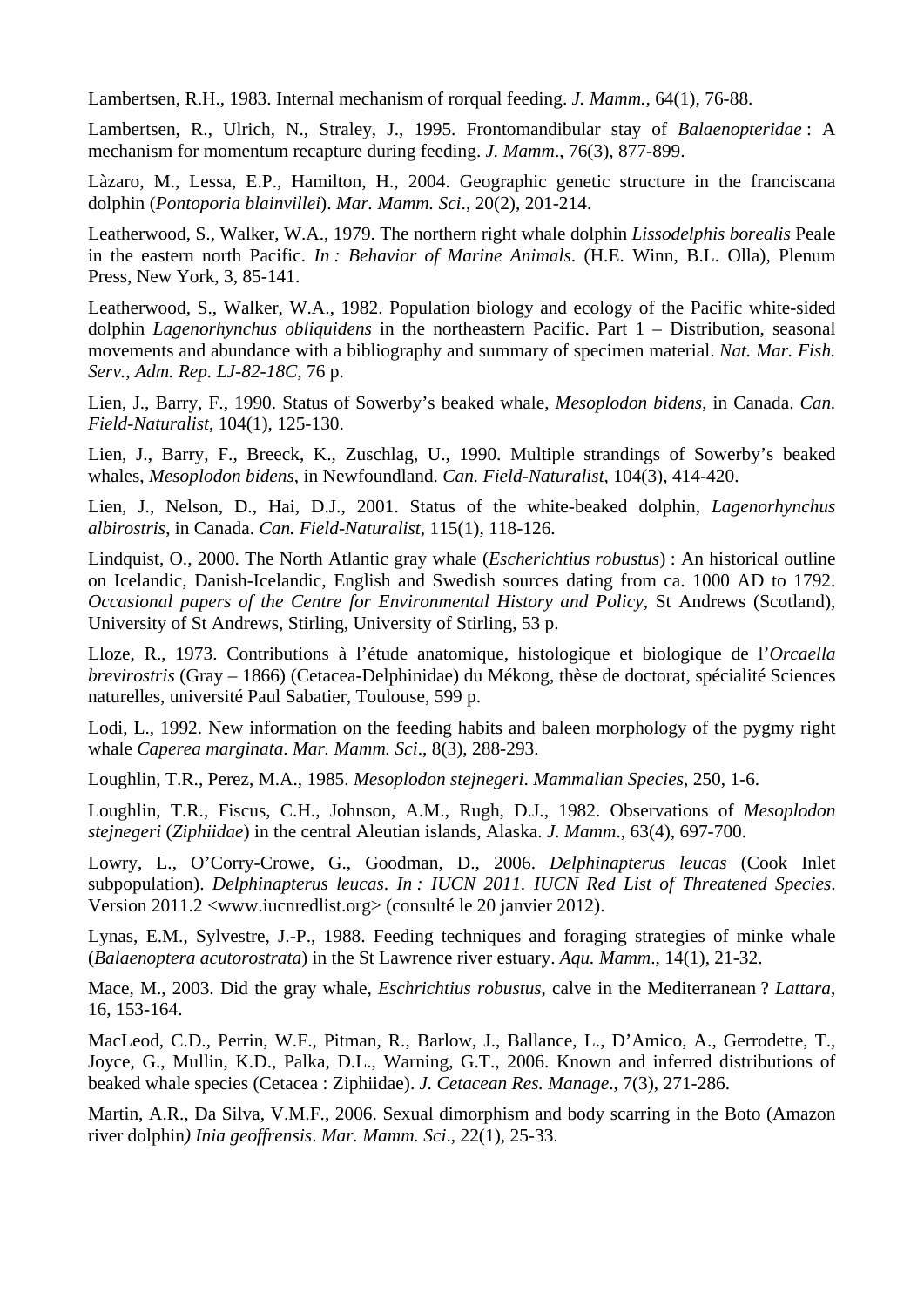Marsh, H., Lloze, R., Heinsohn, G.E., Kasuya, T., 1989. Irrawaddy dolphin, *Orcaella brevirostris* (Gray, 1866).). *In : Handbook of Marine Mammals*. (S.H. Ridgway, R.J. Harrisson, eds.), Academic Press, New York, 4, 101-118.

Martuscelli, P., Milanelo, M., Olmos, F., 1995. First record of Arnoux's beaked whale (*Berardius arnuxii*) and southern right-whale dolphin (*Lissodelphis peronii*) from Brazil. *Mammalia*, 59(2), 274-275.

Matsuoka, K., Fujise, Y., Pastene, L.A., 1996. A sighting of a large school of the pygmy right whale, *Caperea marginata*, in the southeast Indian ocean. *Mar. Mamm. Sci*., 12(4), 594-597.

McLeish, T., 2013. *Narwhals : Arctic Whales in a Molting World*. Univ. Washington Press, 206 p.

Mead, J.G., 1975. A fossil beaked whale (Cetacea : Ziphiidae) from the Miocene of Kenya. *J. Paleontol*., 49, 745-751.

Mead, J.G., 1981. First records of *Mesoplodon hectori* (Ziphiidae) from the northern hemisphere and a description of the adult male. *J. Mamm.,* 62(2), 430-432.

Mead, J.G., 1984. Survey of reproductive data for the beaked whales (Ziphiidae). *Rep. Int. Whal. Commn (special Issie 6),* 91-96.

Mead, J.G., 1989a. Bottlenose whale *Hyperoodon ampullatus* (Forster, 1770) and *Hyperoodon planifrons* Flower, 1882.). *In : Handbook of Marine Mammals* (S.H. Ridgway, R.J. Harrisson, eds.), Academic Press, New York, 4, 321-348.

Mead, J.G., 1989b. Beaked whales of the genus *Mesoplodon*. *In : Handbook of Marine Mammals*  (S.H. Ridgway, R.J. Harrisson, eds.), Academic Press, New York, 4, 349-430.

Mead, J.G., 1989c. Shepherd's beaked whale *Tasmacetus shepherdi* Oliver, 1937. *In : Handbook of Marine Mammals*.(S.H. Ridgway, R.J. Harrisson, eds.), Academic Press, New York, 4, 309-320.

Mead, J.G., Baker, A.N., 1987. Notes on the rare beaked whale, *Mesoplodon hectori* (Gray). *J. Roy. Soc. New Zealand*, 17, 303-312.

Mead, J.G., Payne, R.S., 1975. A specimen of the tasman beaked whale, *Tasmacetus shepherdi*, from Argentina*. J. Mamm*., 56(1), 213-218.

Mead, J.G., Walker, W.A., Jouck, W.J., 1982. Biological observations on *Mesoplodon carlhubbsi* (Cetacea : Ziphiidae). *Smithsonian Contrib. Zool*., 344, 25 p.

Meredith, G.N., Campbell, R.R., 1988. Status of fin whale, *Balaenoptera physalus*, in Canada. *Can. Field-Naturalist*, 102(2), 351-368.

Messenger, S.L., McGuire, A.M., 1998. Morphology, molecules, and the phylogenetics of cetaceans. *Syst. Biol*., 47(1), 90-124.

Milinkovitch, M.C., Meyer, A., Powell, J.R., 1994. Phylogeny of all major groups of cetaceans based on DNA sequences from three mitochondrial genes. *Mol. Biol. Evol*., 11(6), 939-948.

Miller, G.S., 1918. A new river dolphin from China*. Smith. Misc. Coll*., 68(9), 1-10.

Minamikawa, S., Watanabe, H., Iwasaki, T., 2013. Diving behaviour of a false killer whale, *Pseudorca crassidens*, in the Kuroshio-Oyashio transition region and the Kuroshio front region of the western North Pacific. *Mar. Mamm. Sci*., 19(1), 177-185.

Minton, G., Collins, T., Pomilla, C., Frindlay, K.P., Rosenbaum, H., Baldwin, R., Brownell Jr., R.L., 2008. *Megaptera novaeangliae (Arabian Sea subpopulation). In : IUCN 2011. IUCN Red List of Threatened Species*. Version 2011.2 <www.iucnredlist.org> (consulté le 24 avril 2012).

Mitchell, E., 1968. Northeast Pacific stranding distribution ands seasonality of Cuvier's beaked whale, *Ziphius cavirostris*. *Can. J. Zool*., 46, 265-279.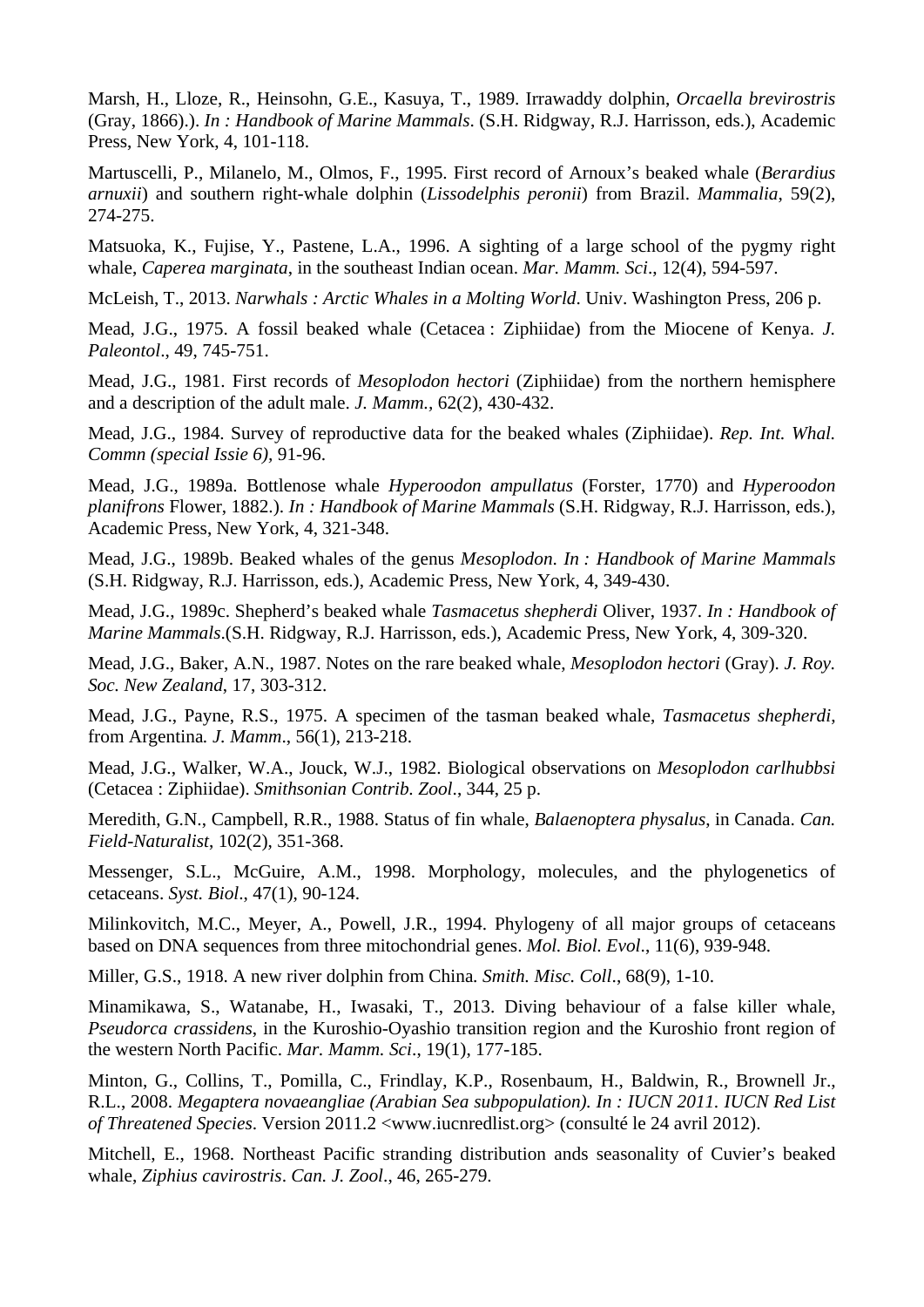Mitchell, E.D., Kozicki, V.M., 1975. Autumn stranding of a northern bottlenose whale (*Hyperoodon ampullatus*) in the Bay of Fundy. *J. Fish. Res. Board Can*., 32, 1019-1040.

Miyashita, T., 1986. Abundance of Baird's beaked whales off the Pacific coast of Japan. *Rep. Int. Whaling Comm.*, 36, 383-386.

Miyazaki, N., Nakamura, I., Tanabe, S., Tatsukawa, R., 1987. A stranding of *Mesoplodon stejnegeri* in the Maizuru Bay, Sea of Japan. *Sci. Rep. Whales Res. Inst., Tokyo*, 38, 91-105.

Miyazaki, N., Perrin, W.F., 1994. Rough-toothed dolphin, *Steno bredanensis* (Lesson, 1828). *In : Handbook of Marine Mammals* (S.H. Ridgway, R.J. Harrisson, eds.), Academic Press, New York, 5, 1-22.

Miyazaki, N., Wada, S., 1978. Fraser's dolphin, *Lagenodelphis hosei*, in the western north Pacific. *Sci. Rep. Whal. Res. Inst., Tokyo*, 30, 231-244.

Moore, J.C., 1963a. The goose-beaked whale, where in the world ? *Bull. Chicago Nat. Hist. Mus*., 34, 2-3.

Moore, J.C., 1963b. Recognizing certain species of beaked whales of the Pacific ocean. *Am. Mid. Nat.*, 70, 396-428.

Moore, J.C., 1968. Relationships among the living genera of beaked whales. *Fieldtiana* . *Zool*. 53, 209-298.

Montgomery, S., 2000. *Journey of the pink dolphins: An Amazon quest*. Simon & Schuster, New York, 317 p.

Morejohn, G.V., 1979. The natural history of Dall's porpoise in the North Pacific ocean. *In : Behavior of Marine Mammals* (H.E. Winn, B.L. Olla, eds.), Plenum Press, New York, 45-83.

Munger, L.M., Wiggins, S.M., Moore, S.E., Hildebrand, J.A., 2008. North Pacific right whale (*Eubalaena japonica*) seasonal and diel calling patterns from long-term acoustic recording in the southeastern Bering Sea, 2000-2006. *Mar. Mamm. Sci*., 24(4), 795-814.

Murphy, S., Herman, J.S., Pierce, G.J., Rogan, E., Kitchener, A.C., 2006. Taxonomic status and geographical cranial variation of common dolphins (*Delphinus*) in the eastern North Atlantic. *Mar. Mamm. Sci*., 22(3), 573-599.

Nakajima, M., Nishiwaki, M., 1965. The first occurrence of a porpoise (*Electra electra*) in Japan. *Sci. Rep. Whales Res. Inst., Tokyo*, 19, 91-104.

Nargossen, D., 1985. *Kogia simus*. *Mammalian Species*, 239, 1-6.

National Marine Fisheries Service (NMFS), 1991. *Recovery plan for the Northern right whale* (Eubalaena glacialis), préparé par l'équipe de rétablissement de la baleine franche noire pour le National Marine Fisheries Service, Silver Spring, Maryland, 86 p.

Nelson, D.L., Lien, J., 1994. Behavior patterns of two captive Atlantic white-sided dolphins*, Lagenorhynchus acutus*. *Aqu. Mamm*., 20(1), 1-10.

Nemoto, T., 1962. A secondary sexual character of fin whales. *Sci. Rep. Int. Whales Res. Inst., Tokyo*,16, 29-33.

Newcomer, M.W., Jefferson, T.A., Brownell, Jr, R.L., 1996. *Lissodelphis peronii*. *Mamm. Species, Am. Soc. Mammalogists*, 531, 1-5.

Nishiwaki, M., 1972. General biology*. In : Mammals of the Sea : Biology and Medicine*. (S.H. Ridgway, ed.), Charles C. Thomas Publ., Springfield, Illinois, 3-204.

Nishiwaki, M., Kamiya, T., 1958. A beaked whale *Mesoplodon* stranded at Oiso Beach, Japan. *Sci. Rep. Whales Res. Inst., Tokyo*, 13, 53-83.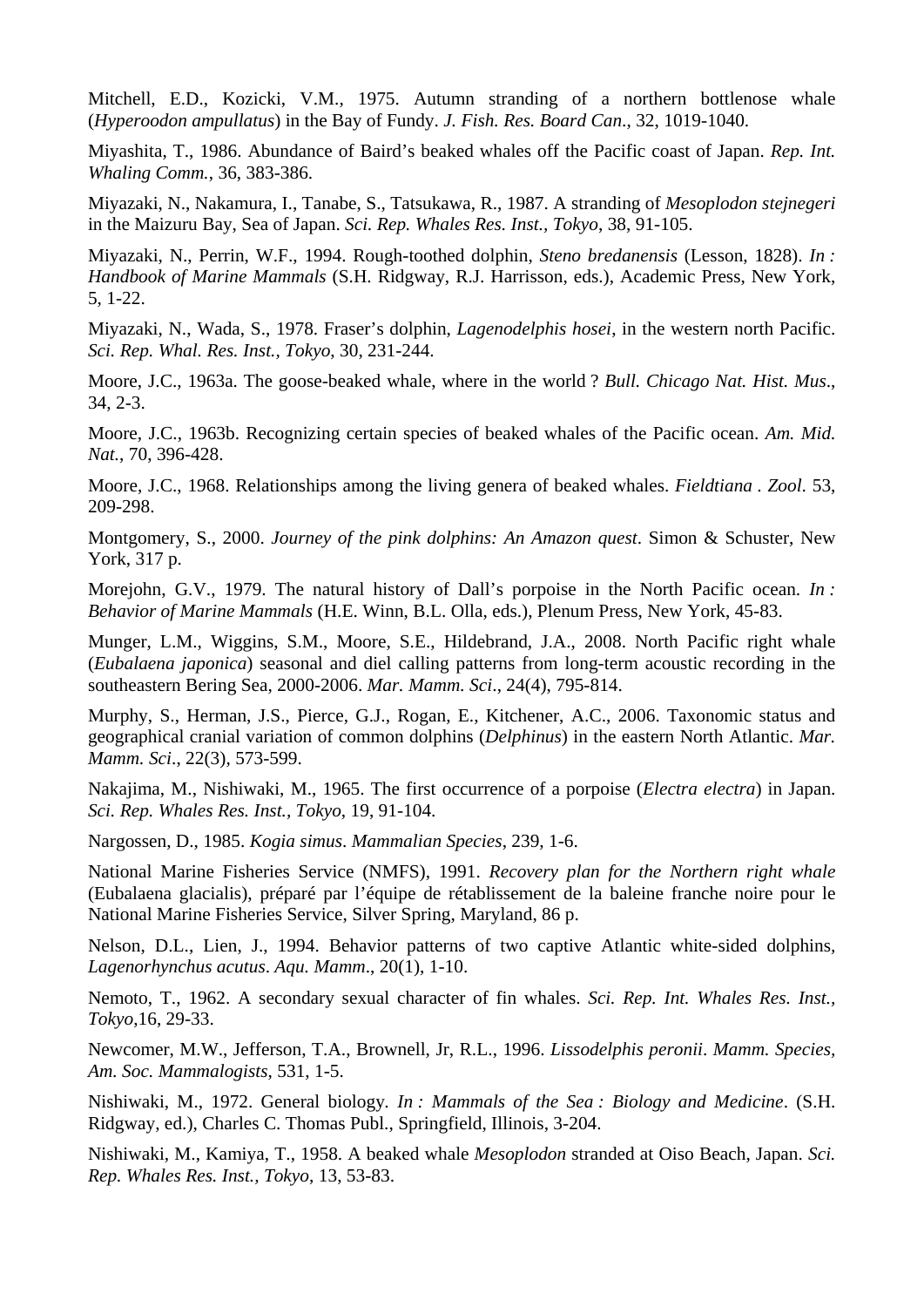Nishiwaki, M., Kamiya, T., 1959. *Mesoplodon stejnegeri* from the coast of Japan. *Sci. Rep. Whales Res. Inst., Tokyo*, 14, 25-48.

Nishiwaki, M., Kasuya, T., Kamiya, T., Tobayama, T., Nakajima, M., 1965. *Feresa attenuata* captured at the Pacific coast of Japan in 1963. *Sci. Rep Whales Res. Inst., Tokyo*, 19, 65-90.

Nishiwaki, M., Kasuya, T., Kureha, K., Oguro, N., 1972. Further comments on *Mesoplodon ginkgodens*. *Sci. Rep. Whales Res. Inst., Tokyo*, 24, 43-56.

Nishiwaki, M., Oguro, N., 1972. Catch of the Cuvier's beaked whales off Japan in recent years, *Sci. Rep. Whales Res. Inst., Tokyo*, 24, 35-41.

Norman, S. A., Mead, J. G. 2001. *Mesoplodon europaeus*. *Mammalian Species,* 688, 1-5.

Odell, D.K., McClune, K.M., 1999. False killer whale *Pseudorca crassidens* (Owen, 1846). *In : Handbook of Marine Mammals* (S.H. Ridgway, R.J. Harrisson, eds.), Academic Press, New York, 6, 213-243.

Ohsumi S., 1958. A descendant of Moby Dick, or a white sperm whale. *Sci. Rep. Whales Res. Inst., Tokyo*, 13, 207-209.

Oliveira Santos, M.C., de Zampirolli, E., de Castro, A.F.V., Alvarenga, F.S., 2003. A Gervais' beaked whale (*Mesoplodon europaeus*) washed ashore in southeastern Brazil: extra limital record? *Aquatic Mammals*, 29, 404-410.

Omura, H., 1958. North Pacific right whale. *Sci. Rep. Whales Res. Inst*., *Tokyo*, 13, 1-52.

Omura, H., 1972. A osteological study of the Cuvier's beaked whale, *Ziphius cavirostris*, in the northwest Pacific*. Sci. Rep. Whales Res. Inst., Tokyo*, 24, 1-34.

Omura, H., Kasuya, T., 1979. A skull of baleen whale dredged from the Inland Sea of Japan. *Sci. Rep. Whales Res. Inst., Tokyo*, 31, 85-92.

Ostrom, P.H., Lien, J., Macko, A., 1993. Evaluation of the diet of Sowerby's beaked whale, *Mesoplodon bidens*, based on isotopic comparisons among northwestern Atlantic cetaceans*. Can. J. Zool*., 71, 858-861.

Ott, P.H., Danilewicz, D., 1996. Southward range extension of *Steno bredanensis* in the soutwest Atlantic and new records of Stenella coeruleoalba for Brazilian waters. *Aqu. Mamm*., 22(3), 185- 189.

Park K.-B., 2003. Cetaceans and whaling in the Bangudae rock engravings. *In : The 2nd summit of japanses traditionnal whaling communities*, (I. Nagasaki, ed.), The Institute of Cetacean Research, Tokyo, 43-72.

Pastene L.A., 2006. A brief review of the genetic studies on dwarf minke whale based on JARPA samples. Paper SC/D06/J8, *IWC Scientific Committee JARPA Review Workshop*, December 2006.

Perrin, W.F., 1975. Variation of spotted and spinner porpoise (genus *Stenella*) in the eastern tropical Pacific and Hawaii. *Bull. Scripps Inst. Ocean., Univ. Cal., San Diego,* 21, 1-206.

Perrin, W.F., 1990. Subspecies of *Stenelle longirostris* (Mammalia : Cetacea : Delphinidae), *Proc. Biol. Soc. Wash*., 103(2), 453-463.

Perrin, W.F., 1998. *Stenella longirostris*. *Mammalian Species, Am. Soc. Mammalogists*, 599, 1-7.

Perrin, W.F., 2001. *Stenella attenuata. Mammalian Species. Am. Soc. Mammalogists*, 683, 1-8.

Perrin, W.F., 2002. *Stenella frontalis. Mammalian Species. Am. Soc. Mammalogists*, 702, 1-6.

Perrin, W.F., Brownell Jr., R.L., 2002. Minke whales *Balaenoptera acutorostrata* and *B. bonaerensis*. *In : Encyclopedia of marine mammals* (W.F. Perrin, B. Würsig, J.G.M. Thewissen, eds.), Academic Press, San Diego, 750-754.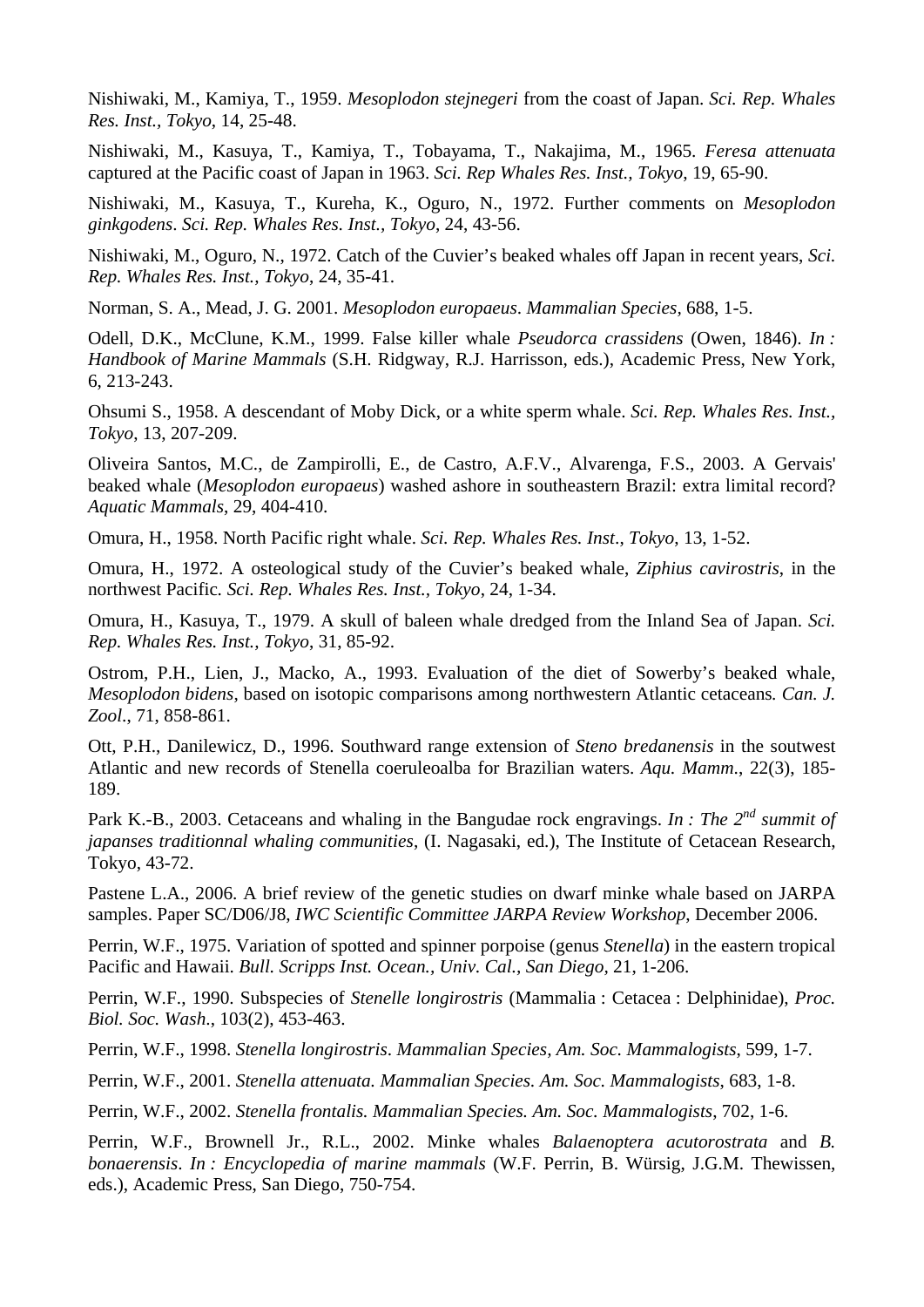Perrin, W.F., Brownell, Jr., R.L., Zhou, K., Liu, J., eds, 1989. *Biology and Conservation of the River Dolphins*. Occasional papers of the IUCN Species Survival Commission (SSC), 3, IUCN, 173 p.

Perrin, W.F., Caldwell, D.K., Caldwell, M.C., 1994. Atlantic spotted dolphin *Stenella frontalis* (G. Cuvier, 1829). *In : Handbook of Marine Mammals*. (S.H. Ridgway, R.J. Harrisson, eds.), Academic Press, New York, 5, 173-190.

Perrin, W.F., Dolar, L.L., Amano, M., Hayano, A., 2003. Cranial sexual dimorphism and geographic variation in Fraser's dolphin, *Lagenodelphis hosei*. *Mar. Mamm. Sci*., 19(3), 484-501.

Perrin, W.F., Gilpatrick, Jr, J.W., 1994. Spinner dolphin *Stenella longirostris* (Gray, 1828). *In : Handbook of Marine Mammals* (S.H. Ridgway, R.J. Harrisson, eds.), Academic Press, New York, 5, 99-128.

Perrin, W.F., Hohn, A.A., 1974. Pantropical spotted dolphin *Stenella attenuata*. *In : Handbook of Marine Mammals* (S.H. Ridgway, R.J. Harrisson, eds.), Academic Press, New York, 5, 71-98.

Perrin, W.F., Leatherwood, S., Collet, A., 1994. Fraser's dolphin *Lagenodelphis hosei* Fraser, 1956. *In : Handbook of Marine Mammals* (S.H. Ridgway, R.J. Harrisson, eds.), Academic Press, New York, 5, 225-240.

Perrin, W.F., Mead, J.G., 1994. Clymene dolphin *Stenella clymene* (Gray, 1846). *In : Handbook of Marine Mammals* (S.H. Ridgway, R.J. Harrisson, eds.), Academic Press, New York, 5, 161-171.

Perrin, W.F., Mitchell, E.D., Mead, J.G., Caldwell, D.K., Caldwell, M.C., Van Bree, P.J.H., Dawbin, W.H., 1987. Revision of the spotted dolphins, *Stenella* spp. *Mar. Mamm. Sci.*, 3(2), 99- 170.

Perrin, W.F., Mitchell, E.D., Mead, J.G., Caldwell, D.K., Van Bree, P.J.H., 1981. *Stenella clymene*, a rediscovered tropical dolphin of the Atlantic. *J. Mamm*., 62(3), 583-598.

Perrin, W.F., Miyazaki, N., Kasuya, T., 1989. A dwarf form of the spinner dolphin (*Stenella longirostris*) from Thailand. *Mar. Mamm. Sci*., 5(3), 213-227.

Perrin, W.F., Robertson, K.M., Van Bree, P.J.H., Mead, J.G., 2007. Cranial description and genetic identity of the holotype specimen of *Tursiops aduncus* (Ehrenberg, 1832). *Mar. Mamm. Sci*., 23(2), 343-357.

Perrin, W.F., Walker, W.A., 1975. The rough-toothed porpoise, *Steno bredanensis*, in the eastern tropical Pacific. *J. Mamm*., 56, 905-907.

Perrin, W.F., Wilson, C.E., Archer II, F.I., 1994. Striped dolphin, *Stenella coeruleoalba* (Meyen, 1833). *In : Handbook of Marine Mammals*. (S.H. Ridgway, R.J. Harrisson, eds.), Academic Press, New York, 5, 129-159.

Perryman, W.L., Au, D.W.K., Leatherwood, S. Jefferson, T.A., 1994. Melon-headed whale *Peponocephala electra* Gray, 1846. *In : Handbook of Marine Mammals* (S.H. Ridgway, R.J. Harrisson, eds.), Academic Press, New York, 5, 363-386.

Pilleri, G., 1969. On the behaviour of the Amazon dolphin, *Inia geoffrensis* in Beni (Bolivia). *Rev. Suisse Zool*., 76(1), 57-91.

Pilleri, G., 1970, Observations on the behavior of *Platanista gangetica* in the Indus and Brahmaputra rivers. *Inv. Cetacea*, 2, 27-70.

Pilleri, G., 1975, *Die Geheimnisse der blinden delphine*. Hallwag, Bern, 216 p.

Pilleri G., 1983a. *Auf Baffinland zur Erforschung des Narwals (Monodon monoceros),* Hirnanatomischen Institutes, Ostermundigen (Berne), 80 p.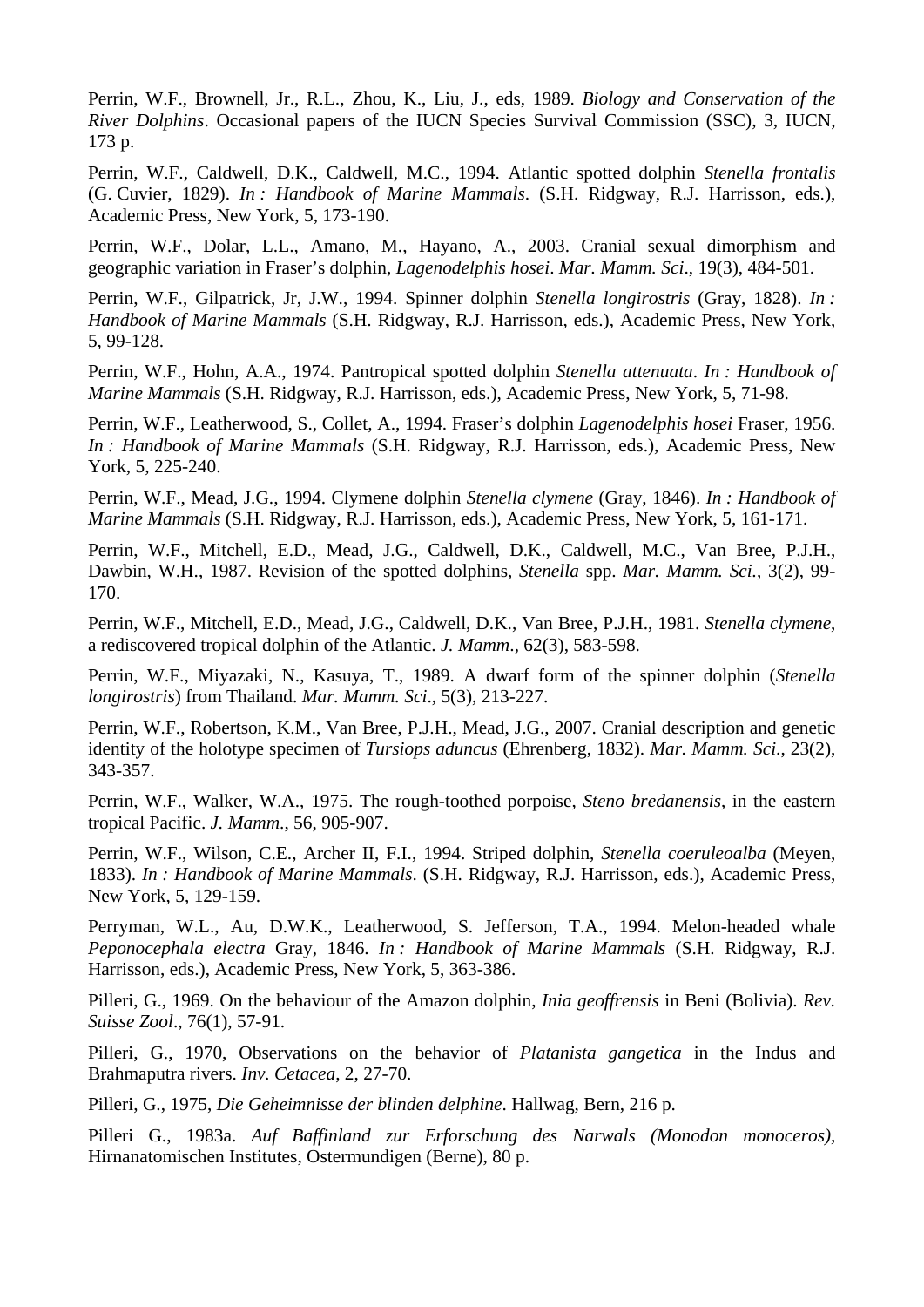Pilleri G., 1983b. Remarks on the ecology and behaviour of the narwhal (*Monodon monoceros*), with particular reference to the Savssat*. Inv. Cetacea*, XV, 123-142.

Pilleri, G., Chen, P., 1980. *Neophocaena phocaenoides* and *Neophocaena asiaeorientalis* : Taxonomical différences. *Inv. Cetacea*, 11, 25-32.

Pilleri, G., Gihr, M., 1969. On the anatomy and behavior of Risso's dolphin (*Grampus griseus* G. Cuvier). *In : Inv. Cetacea*, 1, 74-93.

Pilleri, G., Gihr, M., 1972. Contribution to the knowledge of the cetaceans of Pakistan with particular reference to the genera *Neomeris, Sousa, Delphinus* and *Tursiops* and description of a new chinese porpoise (*Neomeris asiaeorientalis*). *Inv. Cetacea*, 4, 107-162.

Pilleri, G., Gihr, M., 1975. On the taxonomy and ecology of the finless black porpoise, *Neophocaena* (Cetacea, Delphinidae). *Mammalia*, 39(4), 657-673.

Pilleri, G., Gihr, M., 1980. Additional consideration on the taxonomy of the genus *Inia*. *Inv. Cetacea*, 11, 15-24.

Pinedo, M.C., 1987. First record of a dwarf sperm whale from southwest Atlantic, with reference to osteology, food habits and reproduction. *Sci. Rep. Whales Res. Inst., Tokyo*, 38, 171-186.

Pimper, L.E., Goodall, R.N.P., Remis, M.I., 2012. First mitochondrial DNA analysis of the spectacled porpoise (*Phocoena dioptrica*) from Tierra del Fuego, Argentina. *Mammalian Biology*, Elsevier, doi :10.1016/j.mambio.2012.02.002.

Pinedo, M.C., Barreto, A.S., Lammardo, M.P., Andrade, A.L.V., Geracitano, L., 2002. Northermost records of the spectacled porpoise, Layard's beaked whale, Commerson's dolphin, and Peale's dolphin in the southwestern Atlantic Ocean. *Aq. Mamm*., 28, 2215-2223.

Pitman, R.L., 2002. Alive and whale: A missing cetacean resurfaces in the Tropics. *Natural History*, 9, 32-34.

Pitman, R.L., ed., 2011. Killer whale: The top, top predator. *Whalewatcher, J Am. Cetacean Soc*., 40(1), 68 p.

Pitman, R.L., Lynn, M.S., 2001. Biological observations of an unidentified mesoplodont whale in the eastern tropical Pacific and probable identity : *Mesoplodon peruvianus*. *Mar. Mamm. Sci*., 17(3), 648-657.

Pitman, R.L., Palacios, D.M., Brennan, P.L.R., Brennan, B.J., Balcomb III, K.C., Miyashita, T., 1999. Sightings and possible identity of a bottlenose whale in the tropical Indo-Pacific : *Indopacetus pacificus* ? *Mar. Mamm. Sci*., 15(2), 531-549.

Pitman, R.L., Van Helden, A., Best, P.B., Pym, A., 2006. Shepherd's beaked whale (*Tasmacetus shepherdi*) : Information on appearance and biology based on strandings an at-sea observations. *Mar. Mamm. Sci*., 22(3), 744-755.

Podesta, M., Cagnolaro, L., Cozzi, B., 2005. First record of a stranded Gervais' beaked whale, *Mesoplodon europaeus* (Gervais, 1855), in the Mediterranean Sea. *Atti della Societa Italiana di Scienze Naturali e del Museo Civico di Storia Naturele di Milano,* 146, 109-116.

Ponganis, P.J., Kooyman, G.L., Castellini, M.A., 1995. Multiple sightings of Arnoux's beaked whales along the Victoria Land coast. *Mar. Mamm. Sci*., 11, 247-250.

Prescott J., Gauquelin M., (eds.), 1990. *Pour l'avenir du béluga-For the Future of the Beluga*. Presses de l'Université du Québec, Québec, 345 p.

Price, S.A., Bininda-Emonds, O.R.P., Gittleman, J.L., 2005. A complete phylogeny of the whales, dolphins and even-toed hoofed mammals (*Cetartiodactyla*). *Biol. Rev*., 80, 445-473.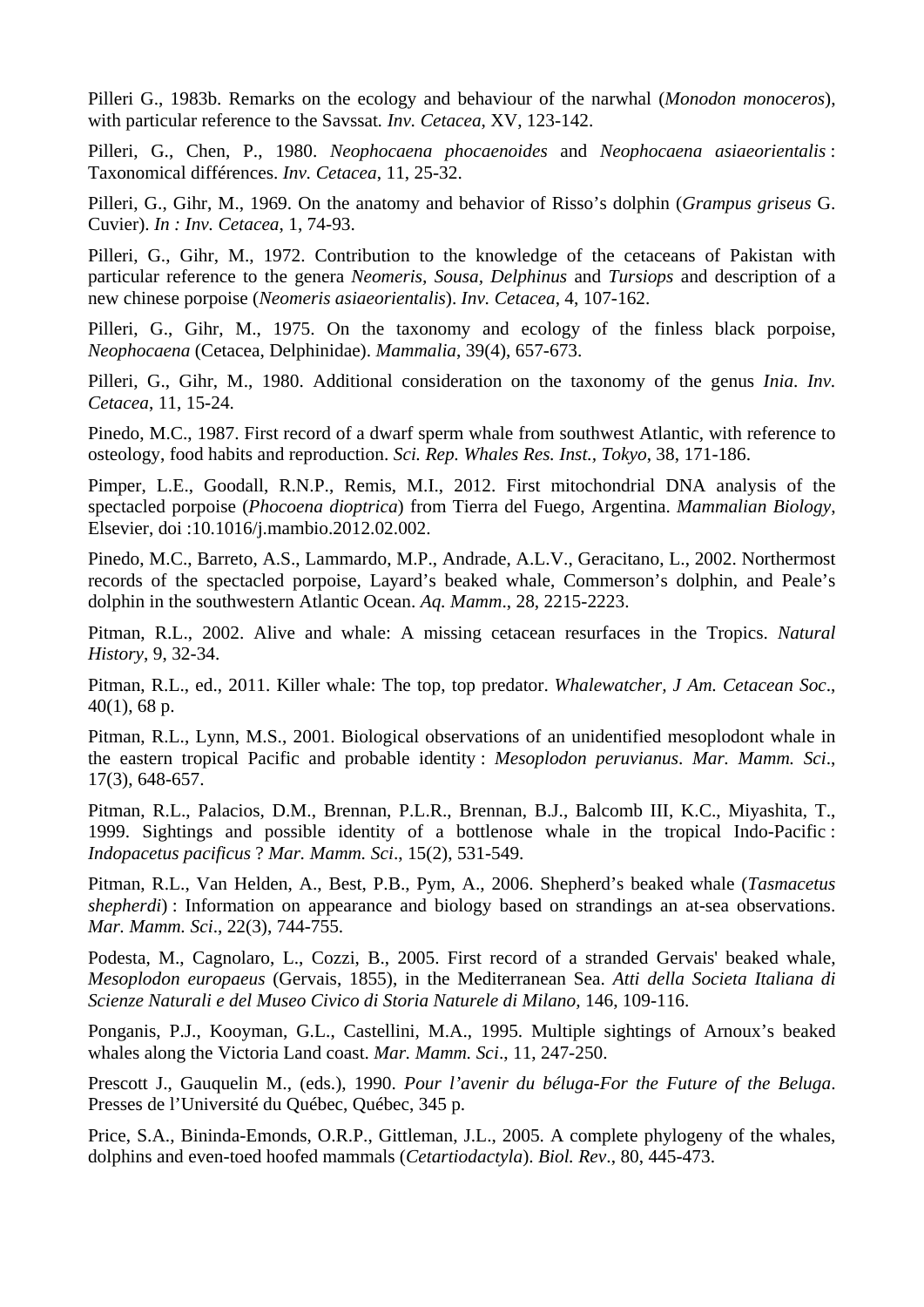Purves, P.E., Pilleri, G., 1978. The functional anatomy and général biology of *Pseudorca crassidens* (Owen) with a review of the hydrodynamics and acoustics in cetacea. *In : Inv. Cetacea*, 4, 67-227.

Pyenson, N.D., 2009. Requiem for *Lipotes* : An evolutionary perspective on marine mammal extinction. *Mar. Mamm. Sci*., 25(3), 714-724.

Ralls, C., Brownell Jr., R.L., 1991. A whale of a new species. *Nature*, 350, 560.

Raven, H.C., 1942. On the structure of *Mesoplodon densirostris*, a rare beaked whale. *Bull. American Mus. Nat. Hist.*, 80 (2), 23-50.

Raynal, M., Sylvestre, J.-P., 1991. Cetaceans with two dorsal fins. *Aqu. Mamm*., 17(1), 31-36.

Read, A.J., 1999. Harbour porpoise *Phocoena phocoena* (Linnaeus, 1758). *In : Handbook of Marine Mammals* (S.H. Ridgway, R.J. Harrisson, eds.), Academic Press, New York, 6, 323-355.

Reeves, R.R., Brownell, L., Jr., 1989. Susu, *Platanista gangetica* (Roxburg, 1801) and *Platanista minor* Owen, 1853.). *In : Handbook of Marine Mammals* (S.H. Ridgway, R.J. Harrisson, eds.), Academic Press, New York, 4, 69-99.

Reeves, R.R., Mitchell, E., 1993. Status of Baird's beaked whale, *Berardius bairdii*. *Can. Field-Naturalist*, 107(4), 509-523.

Reeves, R.R., Mitchell, E., Whitehead, H., 1993. Status of the northern bottlenose whale, *Hyperoodon ampullatus. Can. Field-Naturalist*, 107(4), 490-508.

Reeves, R.R., Smeenk, C., Brownell, Jr, R.L., Kinze, C.C., 1999. Atlantic white-sided dolphin *Lagenorhynchus acutus* (Gray, 1828). *In : Handbook of Marine Mammals* (S.H. Ridgway, R.J. Harrisson, eds.), Academic Press, New York, 6, 31-56.

Reeves, R.R., Smeenk, C., Kinze, C.C., Brownell, Jr, R.L., Lien, J., 1999. White-beaked dolphin *Lagenorhynchus albirostris* Gray, 1846. *In : Handbook of Marine Mammals* (S.H. Ridgway, R.J. Harrisson, eds.), Academic Press, New York, 6, 1-30.

Reeves R.R., Tracey S., 1980. *Monodon monoceros*. *Mammalian Species*, 127, 1-7 p.

Reilly, S.B., Bannister, J.L., Best, P.B., Brown, M., Brownell, Jr R.L., Butterworth, D.S., Clapham, P.J., Cooke, J., Donovan, G.P., Urbàn, J., Zerbini, A.N., 2008a. *Eubalaena glacialis*. *In : IUCN 2011. IUCN Red List of Threatened Species*. Version 2011.2 <www.iucnredlist.org> (consulté le 10 janvier 2012).

Reilly, S.B., Bannister, J.L., Best, P.B., Brown, M., Brownell Jr., R.L., Butterworth, D.S., Clapham, P.J., Cooke, J., Donovan, G.P., Urbàn, J., Zerbini, A.N., 2008b. *Eubalaena japonica*. *In : IUCN 2011. IUCN Red List of Threatened Species*. Version 2011.2 <www.iucnredlist.org> (consulté le 10 janvier 2012).

Reilly, S.B., Bannister, J.L., Best, P.B., Brown, M., Brownell Jr., R.L., Butterworth, D.S., Clapham, P.J., Cooke, J., Donovan, G.P., Urbàn, J., Zerbini, A.N., 2008c. *Eubalaena australis*. *In : IUCN 2011. IUCN Red List of Threatened Species*. Version 2011.2 <www.iucnredlist.org> (consulté le 10 janvier 2012).

Reilly, S.B., Bannister, J.L., Best, P.B., Brown, M., Brownell Jr., R.L., Butterworth, D.S., Clapham, P.J., Cooke, J., Donovan, G.P., Urbàn, J., Zerbini, A.N., 2008e. *Eschrichtius robustus*. *In : IUCN 2011. IUCN Red List of Threatened Species*. Version 2011.2 <www.iucnredlist.org> (consulté le 15 janvier 2012).

Reilly, S.B., Bannister, J.L., Best, P.B., Brown, M., Brownell Jr., R.L., Butterworth, D.S., Clapham, P.J., Cooke, J., Donovan, G.P., Urbàn, J., Zerbini, A.N., 2008f. *Eschrichtius robustus (western subpopulation)*. *In : IUCN 2011. IUCN Red List of Threatened Species*. Version 2011.2 <www.iucnredlist.org> (consulté le 15 janvier 2012).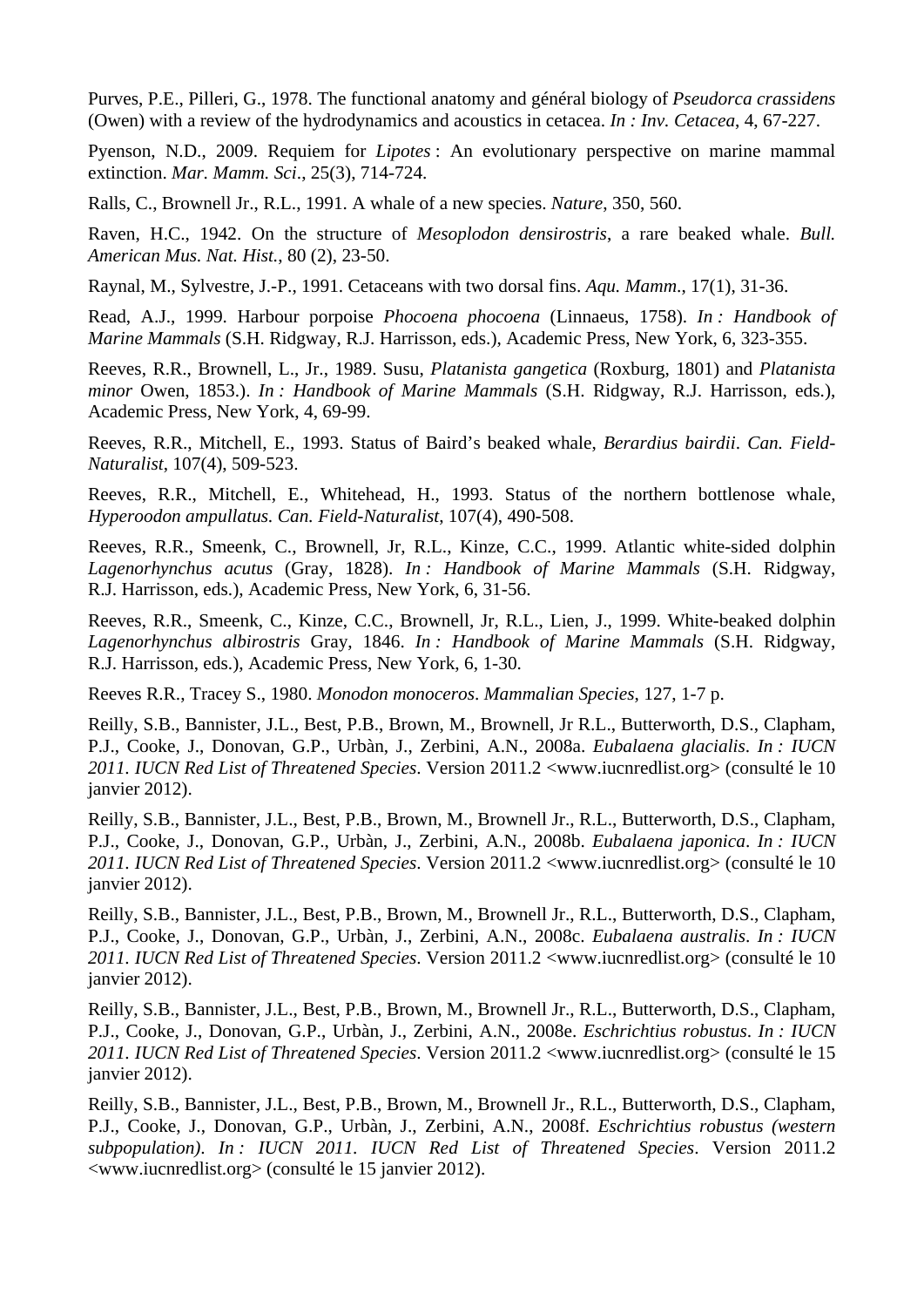Reilly, S.B., Bannister, J.L., Best, P.B., Brown, M., Brownell Jr., R.L., Butterworth, D.S., Clapham, P.J., Cooke, J., Donovan, G.P., Urbàn, J., Zerbini, A.N., 2008g. *Balaenoptera musulus*. *In : IUCN 2011. IUCN Red List of Threatened Species*. Version 2011.2 <www.iucnredlist.org> (consulté le 13 janvier 2012).

Reilly, S.B., Bannister, J.L., Best, P.B., Brown, M, Brownell Jr., R.L., Butterworth, D.S., Clapham, P.J., Cooke, J., Donovan, G.P., Urbàn, J., Zerbini, A.N., 2008h. *Balaenoptera physalus*. *In : IUCN 2011. IUCN Red List of Threatened Species*. Version 2011.2 <www.iucnredlist.org> (consulté le 15 avril 2012).

Reilly, S.B., Bannister, J.L., Best, P.B., Brown, M., Brownell Jr., R.L., Butterworth, D.S., Clapham, P.J., Cooke, J., Donovan, G.P., Urbàn, J., Zerbini, A.N., 2008i. *Megaptera novaeangliae*. *In : IUCN 2011. IUCN Red List of Threatened Species*. Version 2011.2 <www.iucnredlist.org> (consulté le 24 avril 2012).

Reilly, S.B., Bannister, J.L., Best, P.B., Brown, M, Brownell Jr., R.L., Butterworth, D.S., Clapham, P.J., Cooke, J., Donovan, G.P., Urbàn, J., Zerbini, A.N., 2008j. *Balaenoptera borealis*. *In : IUCN 2011. IUCN Red List of Threatened Species*. Version 2011.2 <www.iucnredlist.org> (consulté le 25 avril 2012).

Reilly, S.B., Bannister, J.L., Best, P.B., Brown, M., Brownell Jr., R.L., Butterworth, D.S., Clapham, P.J., Cooke, J., Donovan, G.P., Urbàn, J., Zerbini, A.N., 2008k. *Balaenoptera acutorostrata*. *In : IUCN 2011. IUCN Red List of Threatened Species*. Version 2011.2 <www.iucnredlist.org> (consulté le  $1<sup>er</sup>$  mai 2012).

Reilly, S.B., Bannister, J.L., Best, P.B., Brown, M., Brownell Jr., R.L., Butterworth, D.S., Clapham, P.J., Cooke, J., Donovan, G.P., Urbàn, J., Zerbini, A.N., 2008l. *Balaenoptera bonaerensis*. *In : IUCN 2011. IUCN Red List of Threatened Species*. Version 2011.2 <www.iucnredlist.org> (consulté le 3 mai 2012).

Reilly, S.B., Bannister, J.L., Best, P.B., Brown, M., Brownell Jr., R.L., Butterworth, D.S., Clapham, P.J., Cooke, J., Donovan, G.P., Urbàn, J., Zerbini, A.N., 2008m. *Balaenoptera omurai*. *In : IUCN 2011. IUCN Red List of Threatened Species*. Version 2011.2 <www.iucnredlist.org> (consulté le 5 mai 2012).

Reilly, S.B., Bannister, J.L., Best, P.B., Brown, M., Brownell Jr., R.L., Butterworth, D.S., Clapham, P.J., Cooke, J., Donovan, G.P., Urbàn, J., Zerbini, A.N., 2008n. *Balaenoptera edeni*. *In : IUCN 2011. IUCN Red List of Threatened Species*. Version 2011.2 <www.iucnredlist.org> (consulté le 6 mai 2012).

Reilly, S.B., Bannister, J.L., Best, P.B., Brown, M., Brownell Jr., R.L., Butterworth, D.S., Clapham, P.J., Cooke, J., Donovan, G.P., Urbàn, J., Zerbini, A.N., 2008o. *Caperea marginata*. *In : IUCN 2011. IUCN Red List of Threatened Species*. Version 2011.2 <www.iucnredlist.org> (consulté le 8 mai 2012).

Reiner, F., 1980. First record of an Antillean beaked whale, *Mesoplodon europaeus* Gervais 1855, from Repùblica Popular da Guiné-Bissau. *Mem. Mus. di Mar, S. Zool.*, 1(8), 8 p.

Reiner, F., 1986. First record of Sowerby's beaked whale from Azores*. Sci. Rep. Whales Res. Inst., Tokyo*, 37, 103-107.

Reyes, J.C., Mead, J.G., Van Waerebeek, K., 1991. A new species of beaked whale *Mesoplodon peruvianus* sp.n. (Cetacea : Ziphiidae) from Peru. *Mar. Mamm. Sci*., 7(10), 1-24.

Reyes, J.C., Van Waerebeek, K., Càrdenas, J.C., Yànez, J.L., 1995. *Mesoplodon bahamondi* sp. n. (Cetacea, Ziphiidae), a new living beaked whale from the Juan Fernàndez Archipelego, Chile. *Boletin del Museo Nacional de Historia Natural, Chile*, 45, 31-44.

Reynolds, J.E., Wells, R.S., Eide, S.D., (eds). 2000. *The Bottlenose Dolphins: Biology and Conservation*. University of Florida Press, Gainesville, 288 p.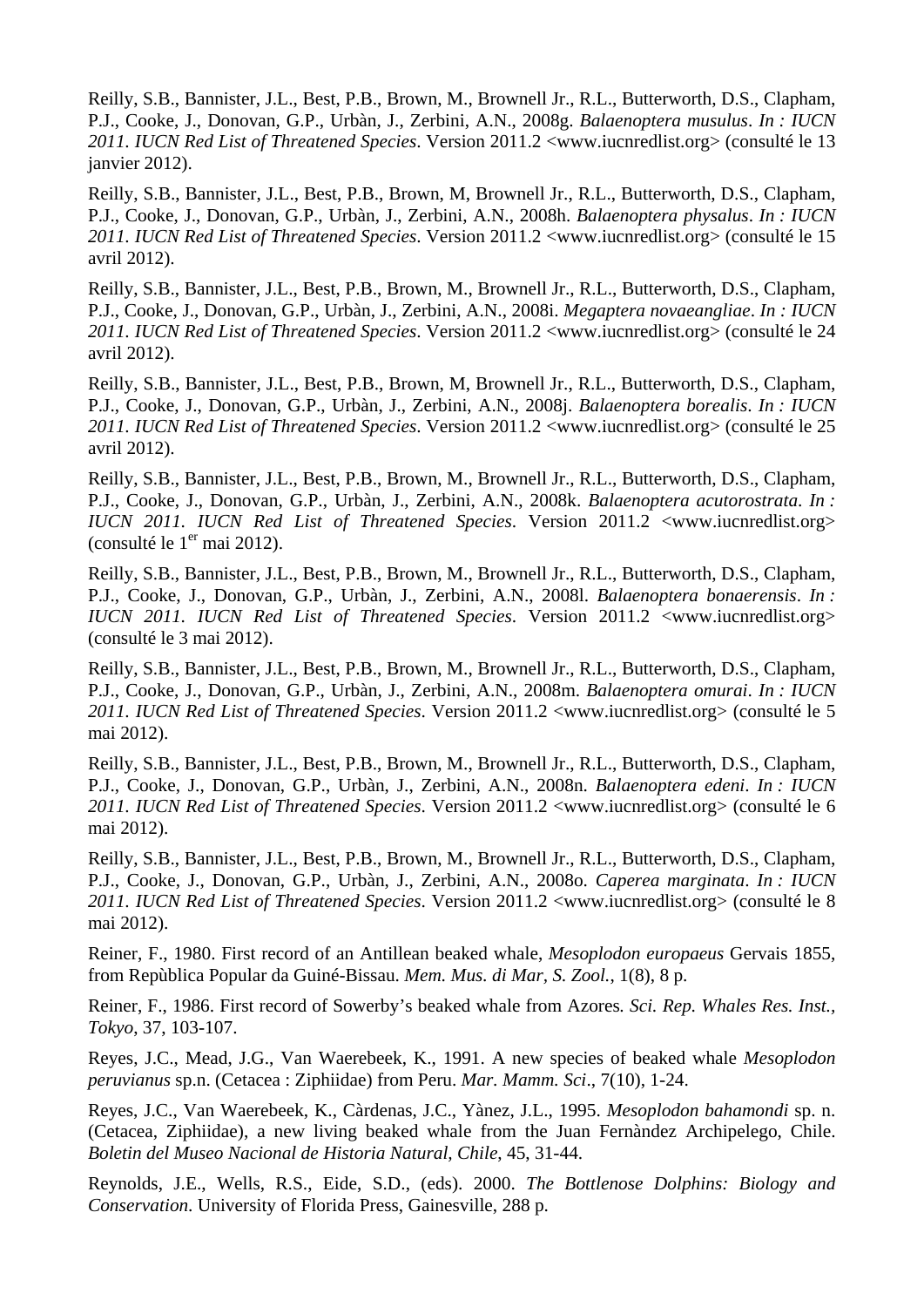Rice, D.W., 1989. Sperm whale *Physeter macrocephalus* Linnaeus, 1758. *In : Handbook of Marine Mammals* (S.H. Ridgway, R.J. Harrisson, eds.), 4, Academic Press, New York, 177-233.

Rice, D.W., 1998. *Marine Mammals of the World: Systematics and Distribution*. The Society for Marine Mammalogist, Special Publication 4, 231 p.

Rice, D.W., Wolman, A.A., 1971. The life history and ecology of the grey whale (Eschrichtius robustu*s*), *Am. Soc. Mammal.*, Special Publication, 3, 142 p.

Ritter, F., Brederlau, B., 1999. Behavioural observations of dense beaked whales *(Mesoplodon densirostris)* off La Gomera, Canary Islands (1995-1997). *Aqu. Mamm*., 25(2), 55-61.

Robineau, D., 1984. Sur les mammifères marins du bâton gravé préhistorique de Montgaudier. *L'Anthropologie*, 88(4), 661-664.

Robineau, D., 1986. Valeur adaptive des caractères morphologiques distinctifs (taille et pigmentation) d'une population isolée d'un dauphin subantarctique, *Cephalorhynchus commersonii* (Lacépède, 1804). *Mammalia*, 50(3), 357-368.

Rojas-Bracho, L., Reeves, R.R., Jaramillo-Legorreta, A., 2006. Conservation of vaquita *Phoceena sinus*. *Mammal Rev*. 36(3), 179-216.

Rojas-Bracho, L., Taylor, B.L., 1999. Risk factors affecting the vaquita (*Phocoena sinus*). *Mar. Mamm. Sci.*, 15(4), 974-989.

Rosel, P.E., Rojas-Bracho, L., 1999. Mithochondrial DNA variation in the critically endangered vaquita *Phocoena sinus* Norris and MacFarland, 1958. *Mar. Mamm. Sci*., 15(4), 990-1003.

Rosenbaum, H.C., Brownell Jr., R.L., Brown, M.W., Schaeff, C., Portway, V., White, B.N., Malik, S., Pastene, L.A., Patenaude, N.J., Baker, C.S., Goto, M., Best, P.B., Clapham, P.J., Hamilton, P., Moore, M., Payne, R., Rowntree, V., Tynan, C.T., Bannister, J.L., DeSalle, R., 2000. World-wide genetic differentiation of *Eubalaena*: questioning the number of right whale species. *Molecular Ecologigy*, 9(1), 1793-1802.

Ross, G.J.B., 1970. The occurrence of Hector's beaked whale *Mesoplodon hectori* (Gray) in South African waters. *Ann. Cape Prov. Mus. (Nat. Hist.)*, 8, 195-204.

Ross, G.J.B., 1979. Records of pygmy and dwarf sperm whales, genus *Kogia*, from southern Africa, with biological notes and some comparisons. *Ann. Cape Prov. Mus. (nat. Hist.)*, 11(14), 259-327.

Ross, G.J.B., Best, P.B., Donnelly, B.G., 1975. New records of the pygmy right whale (*Caperea marginata*) from South Africa, with comments on distribution, migration, appearance, and behavior. *J. Fish. Res. Board Can*., 32, 1005-1017.

Ross, G.J.B., Heinsohn, G.E., Cockcroft, V.G., 1994. Humpback dolphins *Sousa chinensis* (Osbeck, 1765), *Sousa plumbea* (G. Cuvier, 1829) and *Sousa teuszii* (Kukenthal, 1892). *In : Handbook of Marine Mammals* (S.H. Ridgway, R.J. Harrisson, eds.), Academic Press, New York, 5, 23-42.

Ross, G.J.B., Leatherwood, S., 1994. Pygmy killer whale *Feresa attenuata* Gray, 1874. *In : Handbook of Marine Mammals* (S.H. Ridgway, R.J. Harrisson, eds.), Academic Press, New York, 5, 387-404.

Rowntree, V.J., Payne, R.S., Schell, D.M., 2001. Changing patterns of habitat use by southern right whales (*Eubalaena australis*) on their nursery ground at Penìnsula Valdès, Argentina, and in their long-range movements*. J. Cetacean Res. Manage*. (*Spec. Issue*), 2, 133-143.

Ruiz-Garcia, M., Shostell, J.M., eds., 2010. *Biology, Evolution and Conservation of River Dolphins with South America and Asia*. Wildlife Protection, Destruction and extinction Series, Nova Science Publ., New York, 504 p.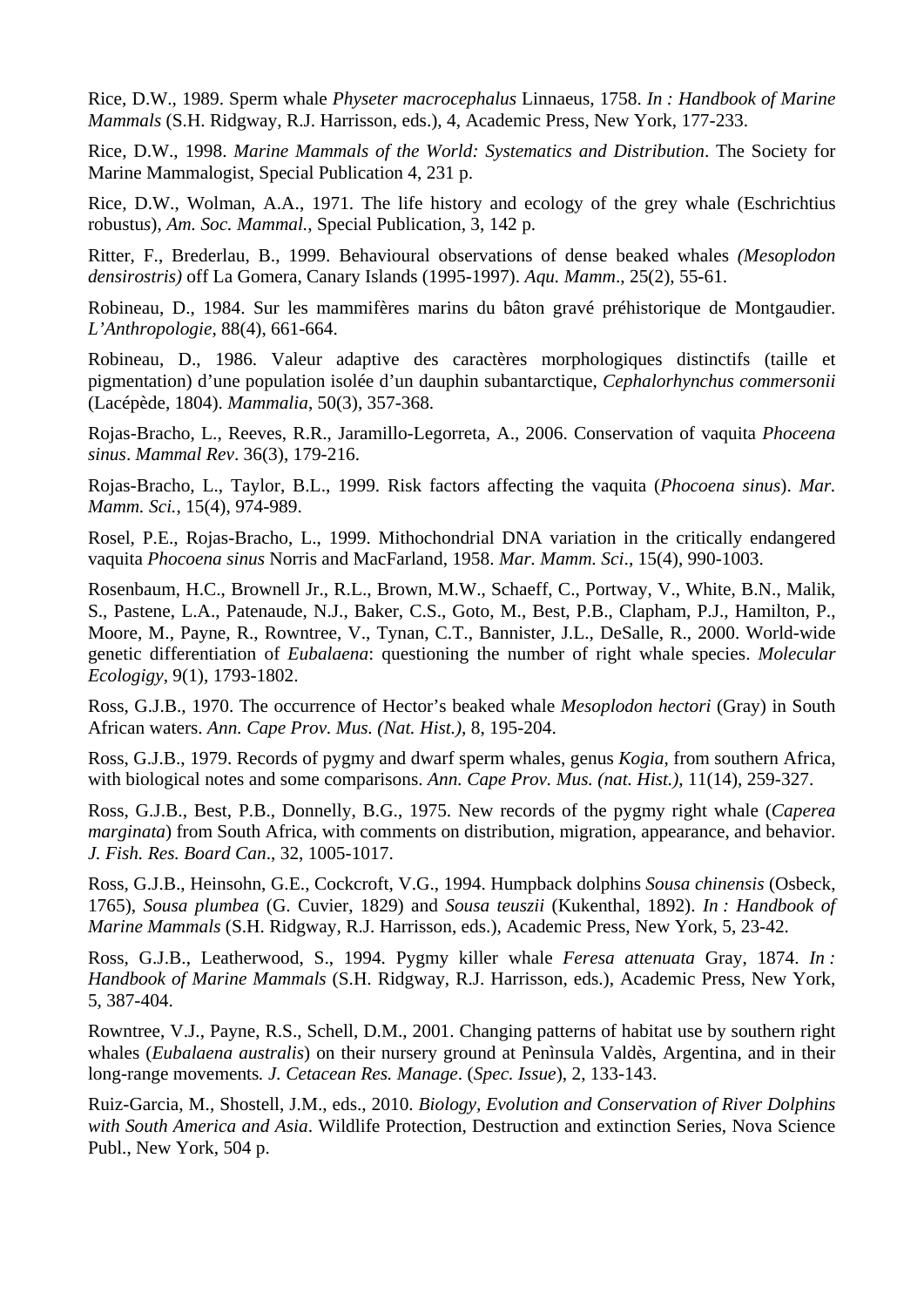Saayman, G.S., Tayler, C.K., 1979. The socioecology of humpback dolphins (*Sousa* sp.). *In : Behavior of Marine Animals, Volume 3 : Cetaceans*. (H.EW. Winn, B.L. Olla, eds.), Plenum Press, New York, 165-226.

Salden, D.R., Mickelsen, J., 1999. Rare sighting of a North Pacific right whale (*Eubalaena glacialis*) in Hawaii. *Pacific Science* 53(4), 341-345.

Santora, J.A., 2012. Habitat use of hourglass dolphins near the South Shetland islands, Antarctica. *Polar Biol*., 35, 801-806.

Santora, J.A., Brown, E.T., 2010. Spatial distribution patterns of southern bottlenose whales, *Hyperoodon planifrons*, near the South Shetland Islands, Antarctica. *Mar. Mamm. Sc*., 26(4), 960- 968.

Santos, M.B., Pierce, G.J., Lopez, A., Reid, R.J., Ridoux, V., Mente, E., 2006. Pygmy sperm whales *Kogia breviceps* in the Northeast Atlantic: New information on stomach contents and strandings. *Mar. Mamm. Sci.,* 22(3), 600-616.

Särnblad, A., Danbolt, M., Dalen, L., Amir, O.A., Berggren, P., 2010. Phylogenetic placement and population structure of Indo-Pacific bottlenose dolphins (*Tursiops aduncus*) off Zanzibar, Tanzania, based on mtDNA sequences. *Mar. Mam. Sci*., 27(2), 431-448.

Sasaki, T., Nikaido, M., Wada, S., Yamada, T.K., Cao, Y., Hasegawa, M., Okada, N., 2006. *Balaenoptera omurai* is a newly discovered baleen whale that represents an ancient evolutionary lineage. *Molecular phylogenetic and evolution*, Elsevier, 41, 40-52.

Schartz, S., Jones, M.L., Leatherwood, S., (eds.), 1984. *The gray whale* Eschrichtius robustus, Academic Press, London, 600 p.

Scammon, C.M., 1874. *The marine mammals of the North-Western coast of North America,* John H. Carmany and Company, San Francisco, 312 p.

Schulte, H.V.W., Smith, M.D.F., 1918. The external characters, skeletal muscles, and peripheral nerves of *Kogia breviceps* (Blainville). *Bull. the Am. Mus. of Nat. Hist*., 28(2), 7-72.

Schulze, G., 1996. *Die schweinswale*. Westarp Wissenschaften, Spektrum Akademischer Verlag, Berlin, 191 p.

Sekiguchi, K., Klages, N.T.W., Best, P.B., 1996. The diet of strap-toothed whales (*Mesoplodon layardii*). *Journal of Zoology (London)*, 239, 453-463.

Sekiguchi, K., Klages, N., Findley, K., Best P.B., 1993. Feeding habits and possible movements of southern bottlenose whales (*Hyperoodon planifrons*). *Proc. NIPR Symp. Polar Biol*., 6, 84-97.

Sekiguchi, K., Olavarria, C., Morse, L., Olson, P., Ensor, P., Matsuoka, K., Pitman, R., Findley, K., Gorter, U., 2006. The spectacled porpoise (*Phocoena dioptrica*) in Antarctic waters. *Natural history*, 8(3), 265-271.

Sergeant, D.E., 1962. The biology of the pilot or pothead whale *Globicephala melaena* (Traill) in Newfoundland waters. *Bull. Fish. Res. Board Can*., 132, 84 p.

Sergeant, D.E., 1963. Minke whale*, Balaenoptera acutorostrata* Lacépède, of the Western North Atlantic. *J. Fish. Res. Bd. Canada*, 20(6), 1489-1504.

Sergeant, D.E., Fisher, H.D., 1957. Sowerby's beaked whale. *J. Fish. Res. Board Canada*, 14(1), 83-115.

Sergeant, D.E., St Aubin, D.J., Geraci, J.R., 1980. Life history and northwest atlantic status of the Atlantic white-sided dolphin, *Lagenorhynchus acutus*. *Cetology*, 37, 1-12.

Sironi M., Rowntree V.J., Snowdon C.T., Valenzuela, L., Maròn C., 2009. Kelp gulls (*Larus dominicanus*) feeding on southern right whales (*Eubalaena australis*) at Penìnsula Valdès,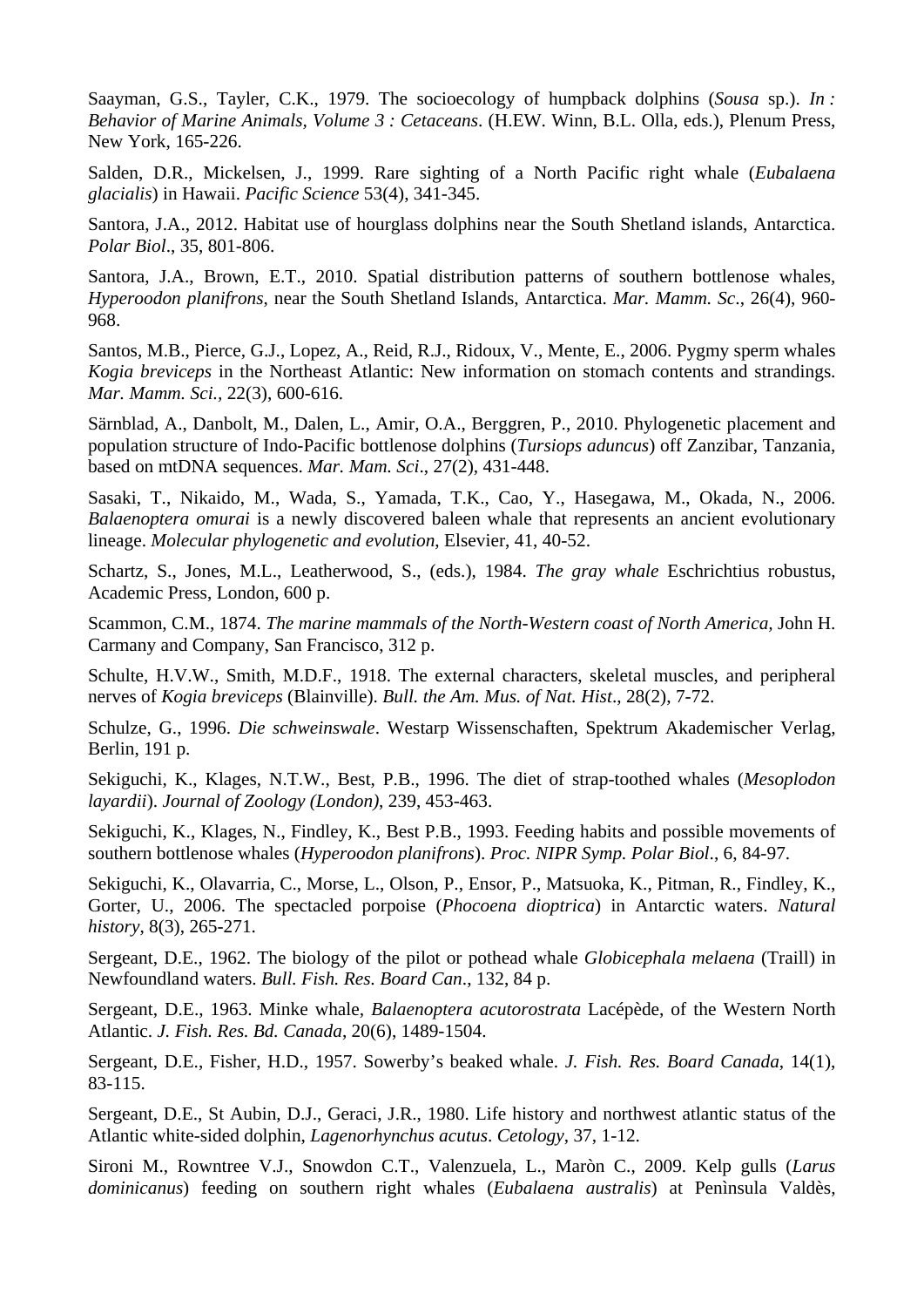Argentina: update estimates and conservation implications*. J. Cetacean Res. Manage*., SC/61/BRG19, 12 p.

Slooten, E., Dawson, S.M., 1994. Hector's dolphin, *Cephalorhynchus hectori* (Van Beneden, 1881). *In : Handbook of Marine Mammals* (S.H. Ridgway, R.J. Harrisson, eds.), Academic Press, New York, 5, 311-334.

Small, G.L., 1971. *The Blue Whale*, Columbia University Press, New York, 248 p.

Soichi, M., Maeda, Y, Kato, K., Saeki, H, Inoue, S., 2009. Rescue and rehabilitation of the pygmy sperm whale, *Kogia breviceps*. *Jour. Japan Assoc. Zoo. Aqu*., 50(1), 13-20.

Stacey, P.J., Arnold, P.W., 1999. *Orcaella brevirostris*. *Mammalian Species, Am. Soc. Mammalogists*, 616, 1-8.

Steffen, A., Steffen, W., 2003. *Pottwale: Im Dunklen Blau des Meeres,* Heel, Königswinter, 160 p.

Stewart, B.S., Leatherwood, S., 1985. Minke whale *Balaenoptera acutorostrata* Lacépède, 1804. *In : Handbook of Marine Mammals* (S.H. Ridgway, R.J. Harrisson, eds.), Academic Press, New York, 3, 91-136.

Stewart, B.E., Stewart, E.A., 1989. *Delphinapterus leucas*. *Mammalian Species*, 336, 1-8.

Sylvestre, J.-P., 1983. Review of *Kogia* specimens (*Physeteridae*, *Kogiinae*) kept alive in captivity*. In : Inv. on Cetacea*, Bernes, Suisse, XV, 201-219.

Sylvestre, J.-P., 1985. Geographical variation of the striped dolphin, *Stenella coeruleoalba*, in western Mediterranean. *Lujana*, 2, 65-86.

Sylvestre, J.-P., 1986a. Note sur des nouveau-nés des populations de cachalots (*Physeter macrocephalus* Linnaeus 1758) des côtes japonaises. *Lujana*, 4(1), 9-15.

Sylvestre, J.P., 1986b. Le rorqual bleu ou le géant et le nain. *Lujana*, 4(1), 16-24.

Sylvestre, J.-P., 1988a. On a specimen of pygmy sperm whale *Kogia breviceps* (Blainville, 1838) from New-Caledonia. *Aqu. Mamm*., 14(2), 76-77.

Sylvestre, J.-P., 1988b. Note on three dwarf sperm whales *Kogia simus* (Owen, 1866) and comments on Kogiids of Japanese coasts. *Aqu. Mamm*., 14(3), 120-122.

Sylvestre, J.-P., 2005. *Le béluga*, Coll. Les animaux en questions, Les Éditions de l'Homme, Montréal, 116 p.

Sylvestre, J.-P., 2006. *Dans le sillage des orques*. Kameleo, Paris, 165 p.

Sylvestre, J.-P., 2009. *Le Grand Dauphin et ses Cousins*. Coll. Les sentiers du naturaliste, Delachaux & Niestlé, Paris, 190 p.

Sylvestre, J.-P., 2010a. *Les baleines et autres rorquals*, Collection Les sentiers du naturaliste, Delachaux & Niestlé, Paris, 192 p.

Sylvestre, J.-P., 2010b. Révision des noms des cétacés en usage au Québec et de termes employés dans leur étude*. Le Naturaliste Canadien*, 134(2), 72-82.

Sylvestre, J.-P., Tasaka, S., 1985. On the intergeneric hybrids in cetaceans. *Aqu. Mamm.*, 11(3), 101-108.

Taylor, B.L., Baird, R., Barlow, J., Dawson, S.M., Ford, J., Mead, J.G., Notarbartolo di Sciara, G., Wade, P., Pitman, R.L., 2008a. *Kogia breviceps*. *In : IUCN 2011. IUCN Red List of Threatened Species*. Version 2011.2 <www.iucnredlist.org> (consulté le 04 janvier 2012).

Taylor, B.L., Baird, R., Barlow, J., Dawson, S.M., Ford, J., Mead, J.G., Notarbartolo di Sciara, G., Wade, P., Pitman, R.L., 2008b. *Kogia sima*. *In : IUCN 2011. IUCN Red List of Threatened Species*. Version 2011.2 <www.iucnredlist.org> (consulté le 04 janvier 2012).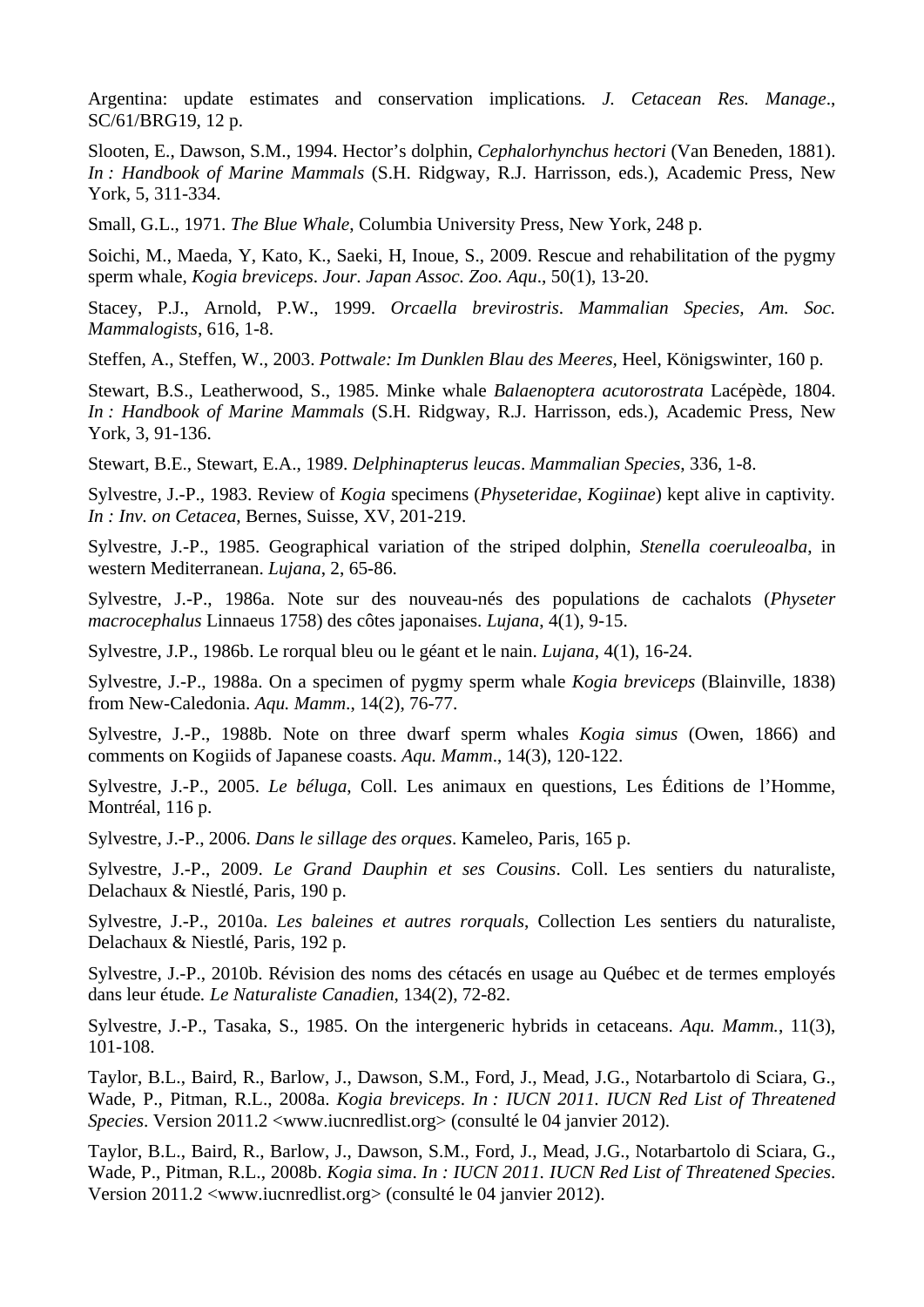Taylor, B.L., Baird, R., Barlow, J., Dawson, S.M., Ford, J., Mead, J.G., Notarbartolo di Sciara, G., Wade, P., Pitman, R.L., 2008c. *Hyperoodon ampullatus*. *In : IUCN 2011. IUCN Red List of Threatened Species*. Version 2011.2 <www.iucnredlist.org> (consulté le 15 mai 2012).

Taylor, B.L., Baird, R., Barlow, J., Dawson, S.M., Ford, J., Mead, J.G., Notarbartolo di Sciara, G., Wade, P., Pitman, R.L., 2008d. *Hyperoodon planifrons*. *In : IUCN 2011. IUCN Red List of Threatened Species*. Version 2011.2 <www.iucnredlist.org> (consulté le 15 mai 2012).

Taylor, B.L., Baird, R., Barlow, J., Dawson, S.M., Ford, J., Mead, J.G., Notarbartolo di Sciara, G., Wade, P., Pitman, R.L., 2008e. *Ziphius cavirostris*. *In : IUCN 2011. IUCN Red List of Threatened Species*. Version 2011.2 <www.iucnredlist.org> (consulté le 10 mai 2012).

Taylor, B.L., Baird, R., Barlow, J., Dawson, S.M., Ford, J., Mead, J.G., Notarbartolo di Sciara, G., Wade, P., Pitman, R.L., 2008f. *Berardius bairdii*. *In : IUCN 2011. IUCN Red List of Threatened Species*. Version 2011.2 <www.iucnredlist.org> (consulté le 15 mai 2012).

Taylor, B.L., Baird, R., Barlow, J., Dawson, S.M., Ford, J., Mead, J.G., Notarbartolo di Sciara, G., Wade, P., Pitman, R.L., 2008g. *Berardius arnuxiii*. *In : IUCN 2011. IUCN Red List of Threatened Species*. Version 2011.2 <www.iucnredlist.org> (consulté le 13 mai 2012).

Taylor, B.L., Baird, R., Barlow, J., Dawson, S.M., Ford, J., Mead, J.G., Notarbartolo di Sciara, G., Wade, P., Pitman, R.L., 2008h. *Mesoplodon bidens*. *In : IUCN 2011. IUCN Red List of Threatened Species*. Version 2011.2 <www.iucnredlist.org> (consulté le 9 mai 2012).

Taylor, B.L., Baird, R., Barlow, J., Dawson, S.M., Ford, J., Mead, J.G., Notarbartolo di Sciara, G., Wade, P., Pitman, R.L., 2008i. *Mesoplodon densirostris*. *In : IUCN 2011. IUCN Red List of Threatened Species*. Version 2011.2 <www.iucnredlist.org> (consulté le 9 mai 2012).

Taylor, B.L., Baird, R., Barlow, J., Dawson, S.M., Ford, J., Mead, J.G., Notarbartolo di Sciara, G., Wade, P., Pitman, R.L., 2008j. *Mesoplodon mirus*. *In : IUCN 2011. IUCN Red List of Threatened Species*. Version 2011.2 <www.iucnredlist.org> (consulté le 12 mai 2012).

Taylor, B.L., Baird, R., Barlow, J., Dawson, S.M., Ford, J., Mead, J.G., Notarbartolo di Sciara, G., Wade, P., Pitman, R.L., 2008k. *Mesoplodon stejnegeri*. *In : IUCN 2011. IUCN Red List of Threatened Species*. Version 2011.2 <www.iucnredlist.org> (consulté le 10 mai 2012).

Taylor, B.L., Baird, R., Barlow, J., Dawson, S.M., Ford, J., Mead, J.G., Notarbartolo di Sciara, G., Wade, P., Pitman, R.L., 2008l. *Mesoplodon carlhubbsi*. *In : IUCN 2011. IUCN Red List of Threatened Species*. Version 2011.2 <www.iucnredlist.org> (consulté le 10 mai 2012).

Tershy, B.R., 1992. Body size, diet, habit use, and social behavior of *Balaenoptera* whales in the Gulf of California. *J. Mamm*., 73(3), 477-486.

Thewissen, J.G.M., (ed.), 1998. *The Emergency of Whales : Evolutionary Patterns in the Origine of Cetacea*, Advances in Vertebrate Paleobiology, Plenum Press, New York and London, 477 p.

Thompson, K., Baker, C., van Helden, A., Patel, S., Millar, C., Constantine, R., 2012. The world's rarest whale. *Current Biology*, 22 (21), R905-906.

Tidelmann, C.R., 1986. *Mesoplodon bowdoini* Andrews (Ziphiidae): A new whale record from New South Wales. *The Victorian Naturalist*, 97, 64-65.

Toba Aquarium, 1977. *Report on the rearing and behavior of finless porpoise* (Neophocaena phocaenoides) *in Toba Aquarium*. Toba Aquarium, Japon, 18 p.

Trujillo, F., Crespo, E., Damme, P.V., Usma, J.S., eds., 2010. *The action plan for south american river dolphins.* WWF, Fundaciòn Omacha, WDS, Solamac, Bogota,Colombia, 249 p.

Tsutsui, S., Tanaka, M., Miyazaki, N., Furuya, T., 2001. Pacific white-sided dolphins (*Lagenorhynchus obliquidens*) with anomalous colour patterns in Volcano Bay, Hokkaido, Japan. *Aqu. Mamm*., 27(2), 172-182.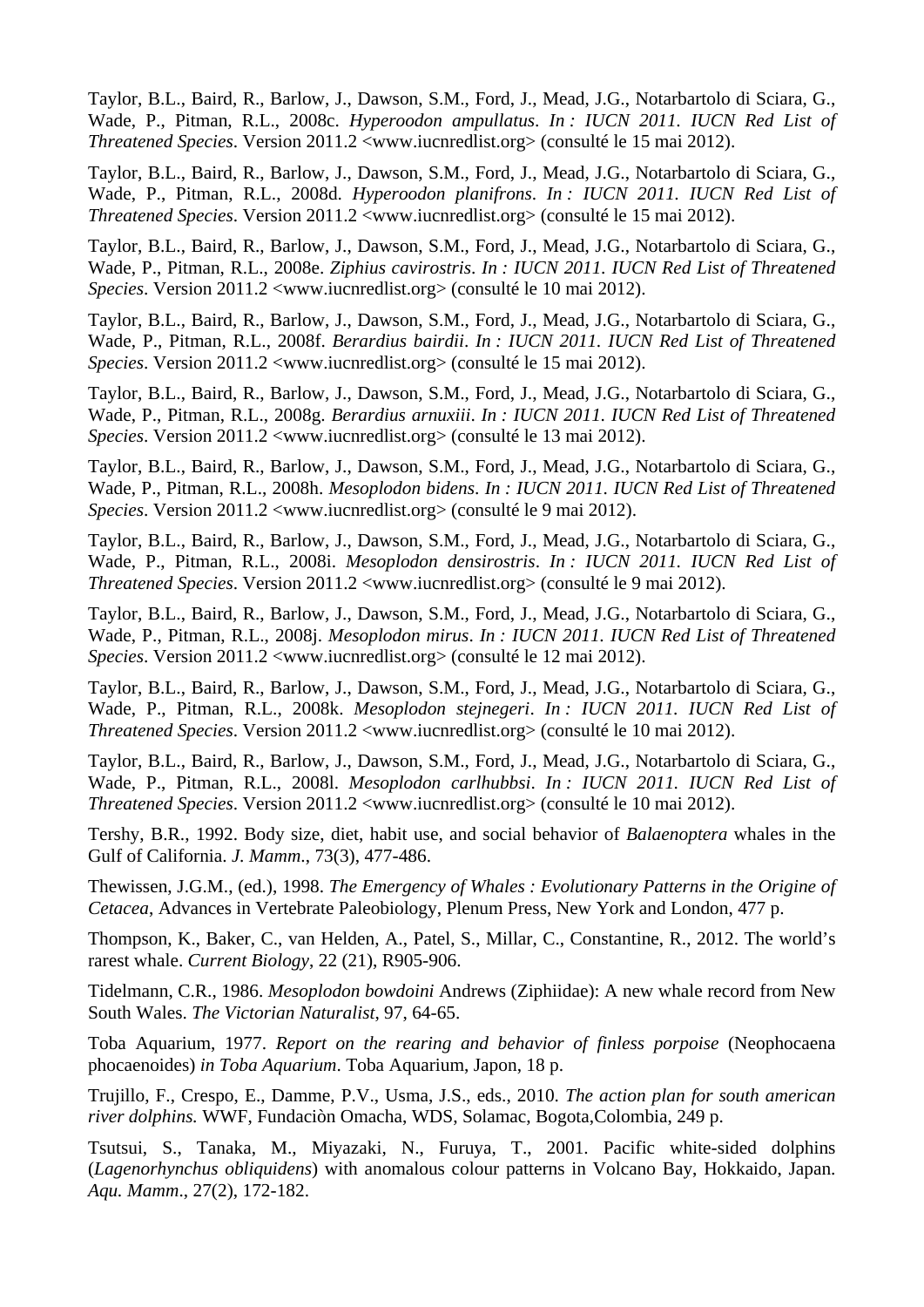Turner, M.N., 1879. The form and structure of the teeth of *Mesoplodon layardii* and *Mesoplodon sowerbyii*. *J. Anat. Physiol*., 13, 465-480.

Turvey, S., 2008. *Witness to extinction : How we failed to save the Yangtze river dolphin.* Oxford University Press, 233 p.

Ulmer Jr., F.A., 1941. *Mesoplodon mirus* in New Jersey, with additional notes on the New Jersey *M. densirostris*, and a list and key to the ziphoid whales of the Atlantic coast of North America. *Proc. Acad. Nat. Sci. Philadelphia*, 93, 107-122.

Van Deinse, A.B., Junge, G.C.A., 1937 – Recent and older finds of the California gray whale in the Atlantic. *Temminckia*, 2, 161-188.

Van Helden, A.L., Baker, A.N., Dalebout, M.L., Reyes, J.C., Van Waerebeek, K.V., Baker, C.S., 2002. Resurrection of *Mesoplodon traversii* (Gray, 1874), senior synonym of *M. bahamondi* Reyes, Van Waerebeek, Càrdenas and Yànez (Cetacea : Ziphiidae). *Mar. Mamm. Sci*., 18(3), 609-621.

Van Waerebeek, K., 1992. Records of dusky dolphins, *Lagenorhynchus obscurus* (Gray, 1828) in the eastern south Pacific. *Beaufortia*, 43(4), 45-61.

Van Waerebeek, K., Barnett, L., Camara, A., Cham, A., Diallo, M., Djiba, A., Jallow, A., Ndiaye, E., Ould-bilal, A.O.S., Bamy, I.L., 2004. Distribution, status, and biology of the Atlantic humpback dolphin, *Sousa teuszii* (Kukenthal, 1892). *Aqu. Mamm*., 30, 56-83.

Vidal, O., Brownell, Jr., R. L., Findley, L.T., 1999. Vaquita *Phocoena sinus* Norris and McFarland, 1958.). *In : Handbook of Marine Mammals* (S.H. Ridgway, R.J. Harrisson, eds.), Academic Press, New York, 6, 357-378.

Vidal, O., Pechter, G., 1972, Behavioral observations on fin whale*, Balaenoptera physalus*, in the présence of killer whale, *Orcinus orca*. *Fish. Bull*., 370-373.

Von Haast, J., 1876. On a new ziphioid whale. *Proc. Zool. Soc. London*, 7-13.

Wada, S., 1984. A note on the gene frequency differences between minke whales from Korean and Japanese coastal waters. *Rep. International Whaling Commission*, 34, 345-347.

Wada, S., Oishi, M., Yamada, T.K., 2003. A newly discovered species of living baleen whale. *Nature*, 426,278-281.

Walker, W.A., Hanson, M.B., 1999. Biological observations on Stejneger's beaked whale, *Mesoplodon stejnegeri*, from strandings on Adak island, Alaska. *Mar. Mamm. Sci.,* 15(4), 1314- 1329.

Walker, W.A., Leatherwood, S., Goodrich, K.R., Perrin, W.F., Stroud, R.K., 1986. Geographical variation and biology of the Pacific white-sided dolphin *Lagenorhynchus obliquidens*, in the northeastern Pacific. *In : Research on Dolphins* (M.M. Bryden, R. Harrison, eds), Clarendon Press, Oxford, 441-465.

Wang, J.Y., Yang, S.C., Wang, B.J., Wang, L.S., 2010. Distinguishing between two species of finless porpoises (*Neophocaena phocaenoides* and *N. asiaeorientalis*) in area of sympatry. *Mammalia*, 74(3), 305-310.

Watkins, W.A., 1976. A probable sighting of a live *Tasmacetus shepherdi* in New Zealand waters. *J. Mamm*., 57(2), 415.

Watkins, W.A., Schevill, W.E., 1979. Aerial observation of feeding behavior in four baleen whales: *Eubalaena glacialis*, *Balaenoptera borealis*, *Megaptera novaeangliae*, and *Balaenoptera physalus*. *J. Mamm*., 60(1), 155-163.

Whitehead, H., 2003. *Sperm whales: Social Evolution in the Ocean,* The University of Chicago Press, Chicago, 431 p.